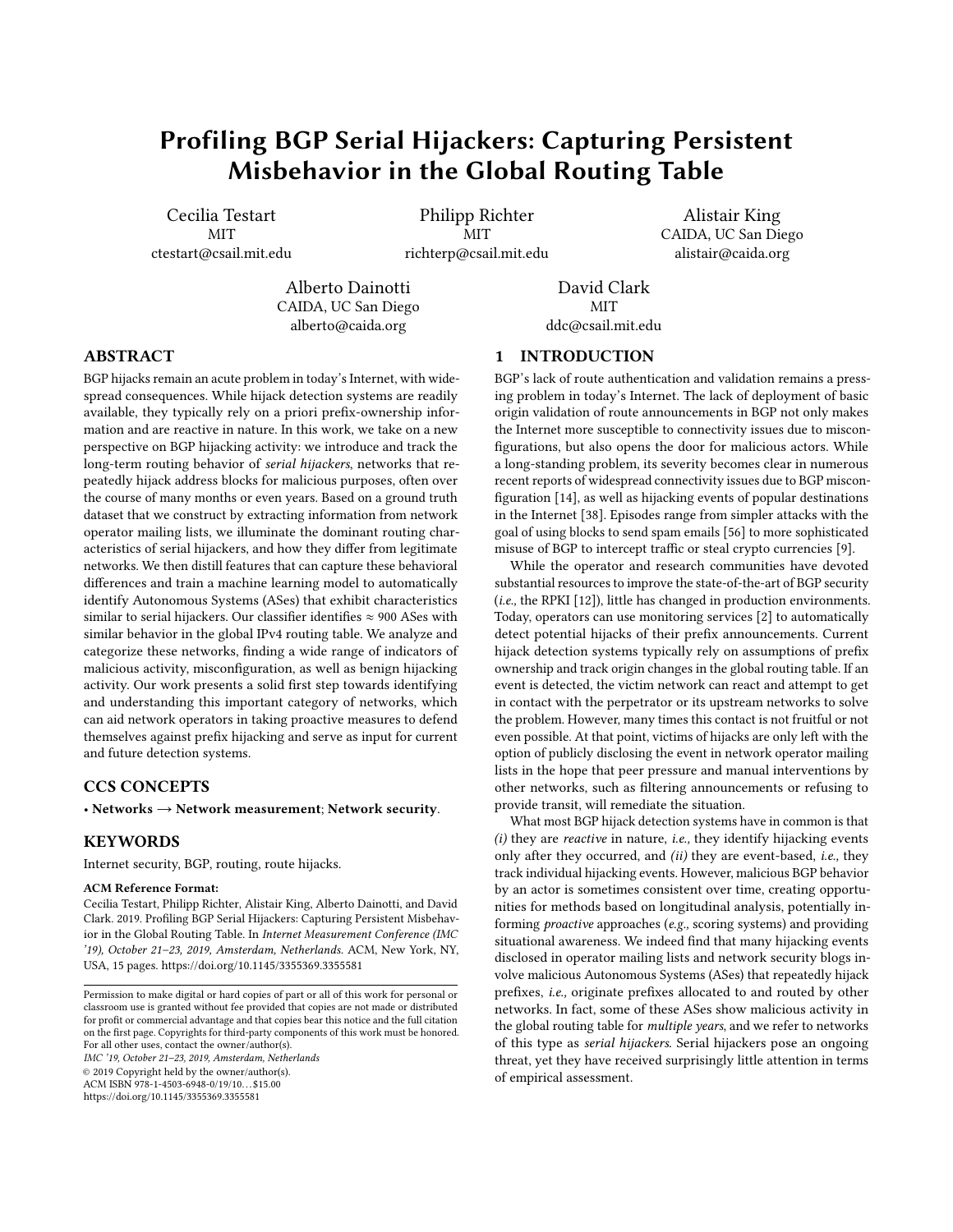In this paper, we provide a systematic empirical analysis of the behavioral characteristics of serial hijacker ASes. We take on a new perspective on illicit BGP activity: instead of looking at individual BGP hijacking events, we study the long-term prefx advertisement dynamics in the global routing table in space and time. Our analysis leads to a set of key attributes that broadly capture the behavior of serial hijacker ASes, highlighting several interesting and previously undocumented cases. Our main contributions are:

- We provide a detailed and longitudinal study of BGP announcement dynamics of serial hijacker ASes over the course of 5 years. We develop hypotheses on prefx origination behavior (announcement stability, visibility, growth, address space fragmentation, origin conficts) and identify dominant characteristics of serial hijackers and how they difer from legitimate ASes. We show that some of these behavioral patterns are clearly visible when studying announcement dynamics of networks over long time periods.
- Based on these behavioral patterns, we propose a set of metrics and we use a machine-learning model to evaluate their applicability to the problem of automatically identifying ASes with BGP origination patterns similar to serial hijackers. Our classifier flags  $\approx$  900 ASes that exhibit characteristics similar to our ground truth serial hijackers. We provide a detailed analysis of these preliminary results, revealing insight into false positives, actual malicious activity, as well as ASes appearing as illegitimately originating prefxes because of third-party misconfgurations.
- We illuminate behavioral patterns of serial hijackers in the wild with three case studies featuring a known serial hijacker, and two newly identifed ones: a detailed analysis of multiple years of hijacking activity by AS197426, a glaring case of a serial hijacker from our ground truth dataset; AS19529, a hijacker network that was detected by our classifer, where we found corroborating evidence of hijacks; and AS134190, the network that, among the ASes we identify, shows the most recent indications of potential serial hijacker behavior.

This work shows that, through analysis of readily available public BGP data—without leveraging blacklists or other indicators—it is possible to identify dominant patterns of serial hijackers. Our preliminary results suggest that these patterns can be leveraged in automated applications, potentially revealing undetected behavior or generating a novel category of reputation scores. Our fndings have thus relevance for the operator community, since they can aid network operators to identify suspicious ASes a priori, potentially allowing for preventive defense. Our fndings are also of relevance to the broader research community, since they provide viable input for new prefx hijacking detection systems, as well as for the development of AS reputation metrics and scoring systems.

To the best of our knowledge, this is the frst work focusing on the long-term characteristics of this important category of networks, serial hijacker ASes. We make the feature dataset and the results of this work publicly available to allow both for reproducibility and for other works to leverage our list of identified ASes.<sup>[1](#page-1-0)</sup> While the majority of hijacker ASes only target the IPv4 space, we show metrics both for IPv4 and IPv6.

<span id="page-1-1"></span>

(a) Legitimate AS: Prefx origination of AS5400 (British Telecom) over the course of 5 years. This AS originates prefxes consistently over long time periods.



(b) Serial Hijacker AS: Prefx origination of AS3266 (Bitcanal) over the course of almost 3 years. This AS announces a large number of prefxes over short time periods.

Figure 1: Long-term prefx announcement behavior for a regular AS, and a serial hijacker AS. We visualize each originated prefix as a row on the  $y$ -axis and color prefixes by their normalized visibility in the global routing table. We sort prefxes numerically and show time (3-5 years) on the y-axis.

# 2 BACKGROUND

To bootstrap our analysis, we frst introduce the serial hijacker network type, and illustrate some of its pertinent characteristics by example. We review related work in the feld of hijack detection and network profling, and present a roadmap for this paper.

### 2.1 Introducing Serial Hijackers

Since as of today, no reliable and widely deployed system to automatically discard illegitimate BGP route announcements exists, the network operator community frequently relies on mailing lists (e.g., NANOG [\[6\]](#page-13-5)) to exchange information about illegitimate BGP announcements and to coordinate eforts to limit their propagation and impact by blocking announcements from networks originating such prefxes. The key observation that motivates this work came from studying 5 years of threads from operator mailing lists: many

<span id="page-1-0"></span><sup>1</sup>Auxiliary material can be found at [https://github.com/ctestart/BGP-SerialHijackers.](https://github.com/ctestart/BGP-SerialHijackers)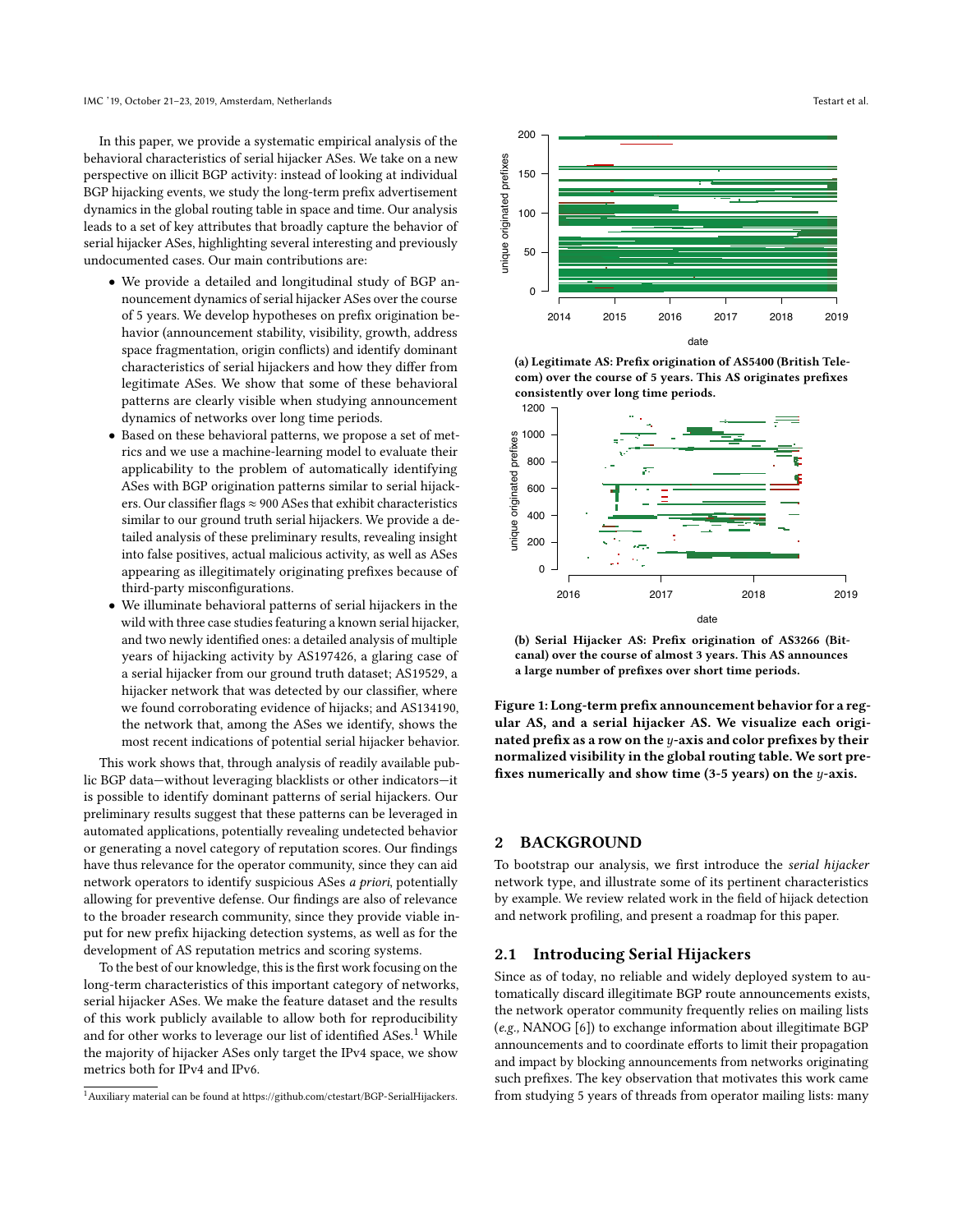reported hijacks are not "one-of" events, where a previously unknown AS number starts to advertise prefxes. Instead, we often fnd reports of the very same ASes repeatedly carrying out prefx hijacks. In fact, some of these networks continue to hijack diferent prefxes over the course of multiple years. Figure [1b](#page-1-1) shows a visualization of the origination activity of AS3266, a network that was repeatedly reported to hijack address space. We see that, over the course of 3 years, this AS originated almost 1,200 unique prefxes, and we observe a highly irregular pattern of short-lived origination of disparate address blocks. To put this behavior in contrast, we show the origination activity of AS5400 (British Telecom) in Figure [1a.](#page-1-1) This network, a large British residential and mobile ISP, shows a much more steady pattern, longer prefx announcement times, and an overall constant, and monotonically increasing number of advertised prefxes. We note, however, that also legitimate ASes can exhibit irregular patterns (see the white space between lines indicating a prefx was not originated at that time), often due to confguration issues of the network in question or of third-party ASes. Thus, metrics and systems attempting to isolate ASes with potentially malicious behavior must be chosen and evaluated carefully to allow for robustness. From Figure [1](#page-1-1) it becomes clear that these two networks show wildly diferent long-term behavior in the global routing table. The goal of this paper is to identify and scrutinize the dominant prefx origination characteristics of this important class of networks: serial hijackers.

### 2.2 Related Work

BGP vulnerabilities and hijacks have been studied for a long time [\[10,](#page-13-6) [13,](#page-13-7) [36,](#page-13-8) [37,](#page-13-9) [52\]](#page-13-10). However, proposals to secure BGP have not gained widespread traction. Even though the Internet Engineering Task Force (IETF) standardized BGP prefx origin authorization and validation many years ago [\[29,](#page-13-11) [30,](#page-13-12) [47\]](#page-13-13), deployment in production networks is still limited [\[16,](#page-13-14) [18\]](#page-13-15). As a result, BGP hijacks are a prevalent threat and concern for network operators [\[48\]](#page-13-16). There have been many efforts in the research community to characterize BGP hijacking events [\[28,](#page-13-17) [56\]](#page-14-1) and to develop hijack detection systems using diferent approaches, metrics, and vantage points [\[22,](#page-13-18) [27,](#page-13-19) [42,](#page-13-20) [43,](#page-13-21) [46,](#page-13-22) [49,](#page-13-23) [50,](#page-13-24) [57\]](#page-14-2). While most systems focus on detecting individual BGP hijacking events, some attempt to identify the source of the cause and a few even tackle mitigation and remediation [\[7\]](#page-13-25).

In contrast to most earlier works on BGP hijacks, our approach works by profling the network-wide BGP prefx origination behavior of ASes. Few previous works study network-wide behavior of malicious actors. In [\[45\]](#page-13-26), the authors study BGP announcements dynamics of prefxes found in email spam blacklists. They fnd that some spammers use short-lived (a few minutes long) BGP route announcements of large address blocks to send spam from IP addresses scattered throughout the advertised prefx. In [\[51\]](#page-13-27), the authors study ASes that are over-represented in blacklists of phishing, scam, spam, malware and exploited hosts. Analyzing a month of BGP data, they fnd that these ASes are more likely to become unreachable and that they have more changes in their connectivity than most ASes in the Internet. Konte et al. [\[25\]](#page-13-28) developed a system to identify bulletproof hosting ASes, leveraging features such as frequent re-wiring of transit interconnections. Our work is complementary in that we do focus on a specifc group of malicious ASes, serial hijackers. We focus exclusively on behavioral characteristics related to their BGP origination patterns (i.e., we do not leverage any data other than BGP for our classifcation), and specifcally study long-term behavior of networks.

# 2.3 Roadmap

The rest of the paper is organized as follows: in § [3](#page-2-0) we frst describe how we build a ground-truth dataset of serial hijacker ASes, as well as a control set of legitimate ASes. We also introduce our longitudinal dataset that covers 5 years of BGP activity at a 5-minute granularity. We introduce necessary data cleaning and preprocessing steps in § [4.](#page-3-0) In § [5,](#page--1-0) we frst introduce a set of behavioral characteristics and pose hypotheses on how the behavior of serial hijacker ASes might difer from legitimate ASes. For each category, we introduce diferent metrics to capture AS behavior and study in detail how serial hijackers' BGP origination behavior difers from legitimate ASes in our ground-truth dataset and how our metrics capture these diferences. With our metrics in hand, in § [6](#page--1-1) we proceed and train a machine-learning model to identify networks in the global routing table exhibiting similar behavior to serial hijacker ASes. In § [7,](#page-9-0) we present a broad and detailed study of the  $\approx$  900 networks fagged by our classifer "in the wild". Finally, we feature three networks in case studies in § [8,](#page-10-0) and discuss implications and limitations of our work as well as avenues for future work in § [9.](#page-12-0)

# <span id="page-2-0"></span>3 DATASETS

In this section we frst describe the datasets we leverage for identifying serial hijackers and a control group of legitimate ASes. We then introduce our longitudinal BGP dataset.

# <span id="page-2-2"></span>3.1 Legitimate ASes and Serial Hijackers

Legitimate ASes: We start our selection of legitimate ASes using the participants to the Mutually Agreed Norms for Routing Security (MANRS) initiative [\[5\]](#page-13-29). MANRS is a global initiative started by network operators and supported by the Internet Society, which proposes a set of actions, such as fltering and global validation of Internet resources, that network operators can implement to foster routing security. Since MANRS participants voluntarily agree to implement a set of proactive security measures in BGP, it is unlikely that they would repeatedly—and willingly—engage in repeated BGP misbehavior or malicious activities. [2](#page-2-1)72 ASes<sup>2</sup> are part of the MANRS initiative. Additionally, we manually select 35 ASes that represent the full spectrum of routed ASes: major end-user ISPs, enterprise networks, content/cloud providers, and academic networks. For these ASes, we are reasonably certain that the administrators do not willingly engage in repeated hostile activity.

Serial Hijacker ASes: Finding ground truth on serial hijacker ASes is a more difficult task: we process 5 years worth of email threads on the NANOG [\[6\]](#page-13-5) mailing list and extract 23 AS numbers for which network operators repeatedly disclosed hijacking events. We note that for each of these ASes the email threads included several address blocks that had recently been (or were being) hijacked. Furthermore, in 4 cases, hijacker ASes were mentioned in connection to hijacking events spanning multiple years.

<span id="page-2-1"></span> $2$ Later in § [6](#page--1-1) we only leverage MANRS ASes that have originated at least 10 prefixes in the 5 years considered in our study.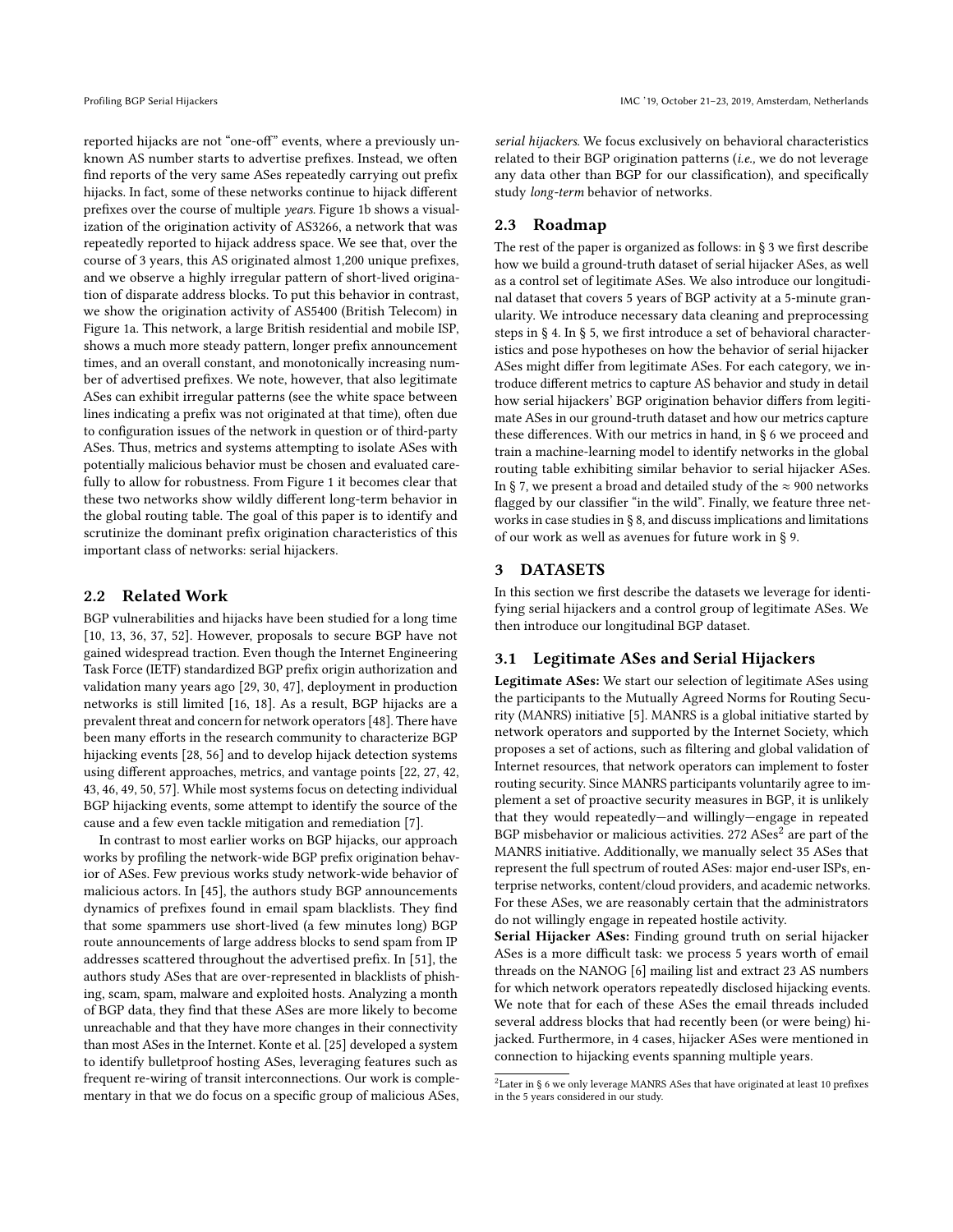<span id="page-3-1"></span>IMC '19, October 21–23, 2019, Amsterdam, Netherlands Testart et al.

| Jan 1, 2014 00:00:00 UTC  |
|---------------------------|
| Dec 31, 2018 23:55:00 UTC |
| 525,888                   |
| 6.044.333                 |
| 76,769                    |
| 7,351,829                 |
|                           |

### Table 1: Dataset properties.

<span id="page-3-2"></span>

|                     | IPv4      | IPv6    |
|---------------------|-----------|---------|
| Snapshot files      | 524,556   | 524.290 |
| Unique prefixes     | 1.907.397 | 196,136 |
| Unique ASNs         | 75.261    | 22.248  |
| Prefix-origin pairs | 2,317,168 | 196,137 |

### Table 2: Dataset properties after removal of incomplete snapshots and very low visibility prefx-origin pairs.

In the remainder of this paper, we use the set of Legitimate ASes and Serial Hijacker ASes to frst study the dominant characteristics of serial hijackers in § [5,](#page--1-0) and to later train a classifer to identify these characteristics in the larger AS population in § [6.](#page--1-1)

# 3.2 Longitudinal BGP Dataset

We base our study on snapshots taken from the global routing table computed every 5 minutes over a time period of 5 years, leveraging historical BGP data from all available RIPE and RouteViews collectors. Starting on January 1st, 2014 and ending in December 31, 2018, we build an individual routing table for each peer (network that feeds into any of the collectors) of each collector every 5 minutes using RIB dumps and BGP updates received over the respective peer-collector BGP sessions. For each of these routing tables, we extract prefx and origin AS numbers to generate 5 minute snapshots listing prefx-origin AS pairs (prefx-origins in the following) together with the count of peers observing them. Each snapshot fle contains between 560,000 and 1,240,000 prefx-origin pairs. We obtain 288 fles per day, 525,888 snapshot fles in total. Across the entirety of our dataset covering 5 years, we fnd 7,370,019 unique prefx-origins to be advertised by at least one peer. We fnd a total of 76,769 unique ASes and 6,044,333 unique prefxes. Table [1](#page-3-1) summarizes the main properties of the dataset.

# <span id="page-3-0"></span>4 DATA PREPROCESSING

In this section, we describe the necessary steps to de-noise our dataset, and to convert individual snapshots into aggregated prefxorigin timelines for further analysis.

# <span id="page-3-4"></span>4.1 Dataset De-Noising

Variability of BGP peer availability: We leverage the count of peers that see and propagate an individual prefx-origin pair as a proxy for the prefx-origin visibility in the global routing table. Figure [2a](#page--1-2) shows the maximum visibility of IPv4 and IPv6 prefxorigin pairs in each snapshot fle, i.e., the maximum number of peers that reported the same prefx-origin pair to any of the RIPE or RouteViews collectors. Over the course of 5 years, the maximum visibility increases from the 250-300 range for IPv4 and 160-210 range for IPv6 in 2014 to 400-500 (IPv4) and 300-400 (IPv6) in 2018,

mainly a result of increasing participation of networks in the BGP collection infrastructure. However, we see constant variability, e.g., caused by lost BGP sessions between peers and collectors, or outages of individual collectors. Indeed, we fnd a number of episodes of signifcant reduction in the number of peers with active connections to collectors. During the 5 year period, the lowest maximum peer count is 83 for IPv4 and 102 for IPv6. In order to reduce the impact of signifcant peer disconnections and other BGP collector infrastructure problems, for IPv4 and IPv6, we do not consider a snapshot fle if the maximum peer count drops below 20% of the median maximum peer count of the previous week for the same protocol. In total, for the 5 year period, we ignore 1332 (for IPv4) and 1598 (for IPv6) snapshot fles, representing 0.25% and 0.30% of all available fles respectively.

Highly localized BGP advertisements: In every snapshot fle, we fnd prefx-origin pairs with very low visibility. These BGP advertisements can either be the result of highly localized traffic engineering efforts or related to misconfigurations and errors of the collector infrastructure itself or of a single, or a few, of their connected peers (recall that the total number of peers ranges between 300 and 500 for IPv4 during our measurement period). We remove prefx-origin pairs that were seen by 5 or less peers. While we specifcally track both low-visibility and high-visibility prefx advertisements in this work, these cases of very low visibility are unlikely to represent actual routing events of interest for this study. We fnd that, on average, of all prefx-origin pairs of a snapshot fle, less than 20% of IPv4 and 15% of IPv6 prefx-origin pairs are seen by 5 or less peers, but point out that they represent only 0.09% of IPv4 and 0.1% of IPv6 prefx-origins found in the routing tables of BGP collectors' peers at the time of the snapshot. Two thirds of the low-visibility IPv4 prefx-origins are announcements more specifc than /24, and three quarters of IPv6 prefx-origins more specifc than /48. Table [2](#page-3-2) summarizes the properties of the cleaned routing dataset for IPv4 and IPv6. We note that although fltering very low visibility prefx-origins reduces the overall number of prefx-origin pairs from some 7.4M to 2.5M, it only represents  $\approx 0.1\%$  of all BGP collectors' peers routing table data during the time of the study.

# 4.2 Aggregating Snapshots to Timelines

Our methodology to go from individual snapshot fles to a suitable data representation for longitudinal analysis of prefx-origin characteristics consists of 3 steps:

(i) Normalizing visibility: To deal with absolute changes in peer count when evaluating prefx-origin visibility, we normalize the raw prefx-origin peer count from each snapshot by dividing the absolute visibility of a prefx-origin pair by the maximum peer count seen in each snapshot for the respective protocol (IPv4 or IPv6). Our normalized visibility thus is in the (0, 1] interval for each prefx-origin pair.

(ii) Building prefix-origin timelines: We next create timelines for each prefx-origin aggregating the 5-minutes-apart snapshot fles, requiring (i) constant existence of the prefx-origin pair in consecutive snapshot files, $3$  and (ii) a steady level of visibility of the prefx-origin pair. We fnd that prefx-origin visibility is overall

<span id="page-3-3"></span><sup>&</sup>lt;sup>3</sup>Since some snapshot files are not considered due to low BGP peer availability (see § [4.1\)](#page-3-4), consecutive fles can be more than 5 minutes apart.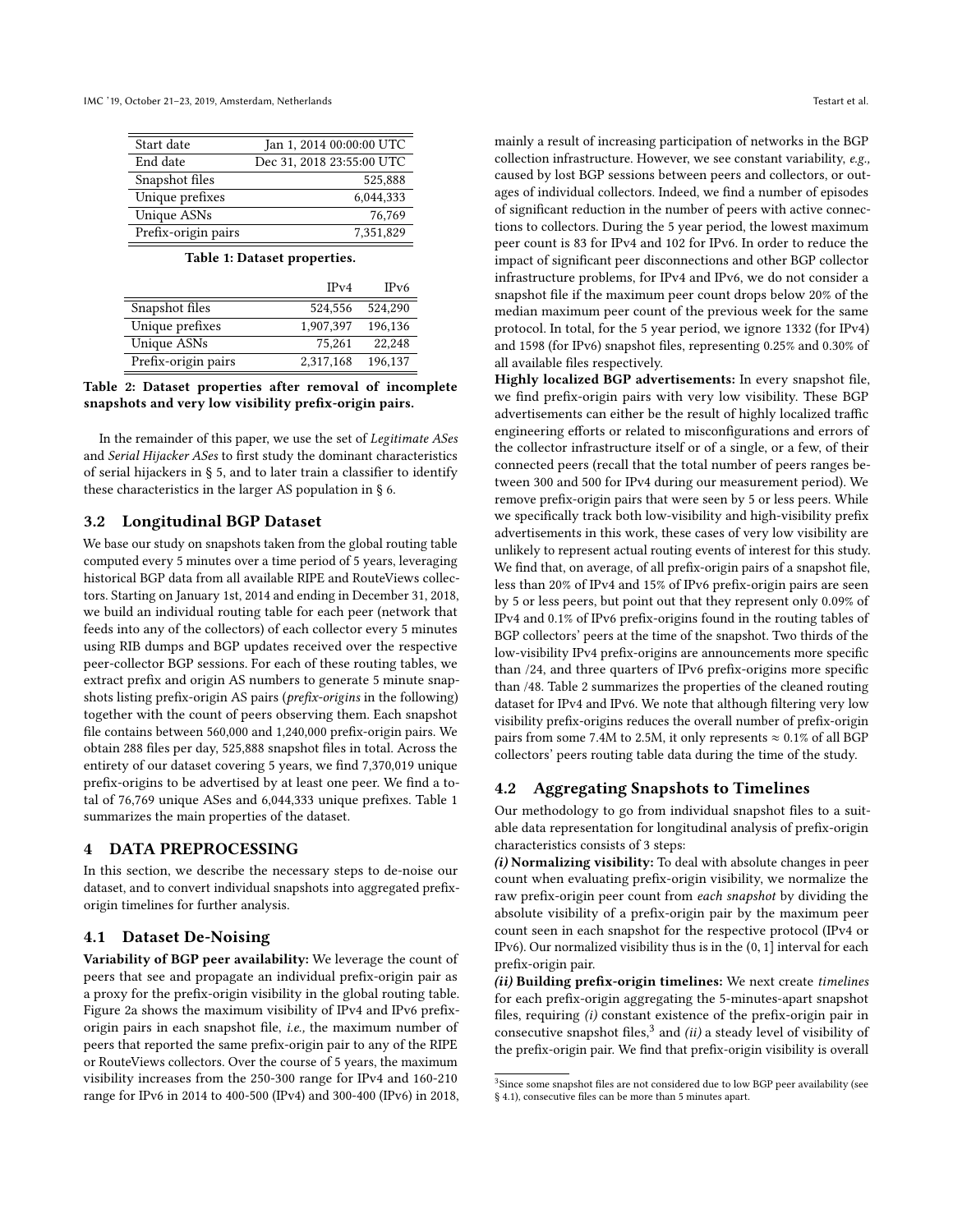

(a) Variability and growth of the maximum visibility (max. number of peers) in RouteViews and RIPE RIS combined.



(b) Distribution of prefx-origin averaged median visibility. Most prefxes have either high ( $> 0.75$ ) or low ( $< 0.15$ ) visibility.



(c) Prefx-origin total advertisement time for diferent visibility levels for IPv4 and IPv6.

Figure 2: Visibility of prefx-origin pairs in the global routing table.

relatively stable, but we want to capture signifcant changes. For each prefx-origin timeline, we require that the visibility range (maximum visibility minus minimum visibility) of the prefx-origin pair in all contained snapshots does not exceed 0.1, that is 10%.<sup>[4](#page--1-3)</sup> (iii) Classifying prefix-origin pairs by visibility level: We next tag each prefx-origin pair with its aggregated visibility, i.e., the median visibility of all contained timelines, weighted by their duration. Figure [2b](#page--1-2) shows a histogram of the visibility for all prefx-origin pairs. Here, we observe a bi-modal behavior: for IPv4, 65.3% of prefx-origin pairs show visibility greater than 0.75, while 26.1% show visibility lower than 0.25 (55.9% and 32.6% for IPv6 respectively). To better understand the relationship of prefx-origin visibility and the total time they are originated by an AS, we leverage this bi-modal behavior of visibility and classify prefx-origins according to 3 levels of visibility as follows:

- Low visibility: prefx-origin pairs with an averaged median visibility of less than 15% of active peers.
- Medium visibility: prefx-origin pairs with an averaged median visibility of less than 75% but more than 15% of active peers.
- High visibility: prefx-origin pairs with an averaged median visibility of 75% of active peers.

Figure [2c](#page--1-2) shows the total time that prefx-origin pairs are visible in the global routing table for high, mid and low visibility, for IPv4 and IPv6. We note that, generally, high visibility prefx-origins are present in the global routing table for longer time periods when compared to medium visibility prefx-origins, and low visibility prefx-origins. Note that in Figure [2c,](#page--1-2) the maximum duration is naturally constrained by our measurement window of 5 years.

In the next section, we leverage our generated prefx-origin timelines from step (ii) and the visibility and total advertisement distribution from step (iii) to compute features at the prefix-origin and AS level to scrutinize the prefx origination behavior of serial hijackers in the global routing table.

# 5 DOMINANT ORIGIN AS CHARACTERISTICS

Since little is known about BGP behavior of serial hijacker ASes other than the anecdotal evidence that these networks are repeatedly involved in BGP hijacks, we start with a mental exercise of describing how origination behavior of a network dedicated to malicious activity might look like in our BGP data. We identify fve main characteristics:

- Intermittent AS presence: BGP activity of hijackers might be intermittent. We expect some serial hijackers to have offline periods, during which they do not originate any prefx and are thus not present in the global routing table.
- Volatile prefx origination behavior: We expect hijackers to show higher variability in terms of the number of originated prefxes over time than legitimate ASes. Further, we expect serial hijackers to change prefxes more frequently, resulting in a higher number of unique prefxes originated by serial hijackers when compared to the average number of originated prefxes.
- Short prefx origination duration: We expect that serial hijackers originate prefxes for shorter time periods than legitimate ASes. However, we also expect to see short-term origination of prefxes from legitimate ASes due to misconfgurations (cf. Figure [1a\)](#page-1-1). We expect that diferent visibility levels of such events might help to disambiguate hijacks from misconfguration events.
- Fragmentation of originated address space: We expect that serial hijackers originate prefxes allocated to diferent RIRs (Regional Internet Registries), whereas most legitimate ASes originate prefxes allocated to a single RIR, refecting geographic boundaries of ASes. Further, we expect that some serial hijackers originate unassigned address space.

Profiling BGP Serial Hijackers **IMC '19, October 21-23, 2019, Amsterdam, Netherlands** 

 ${}^{4}\mathrm{We}$  note that for a single snapshot file, visibility of prefix-origins is strictly bi-modal, i.e., visibility is either close to 1 or close to 0. Our threshold of 0.1 thus works well to capture signifcant changes.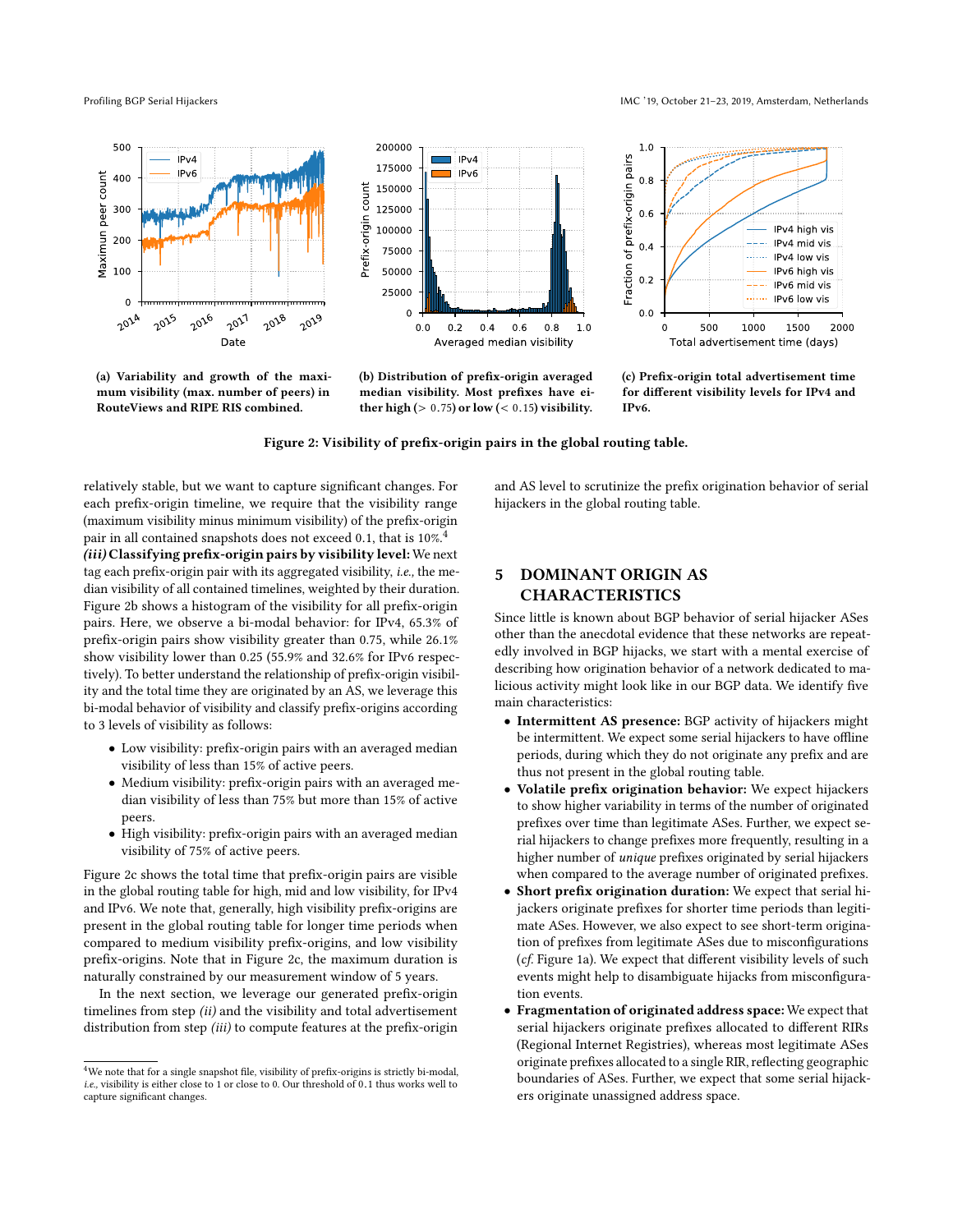• Multi-Origin conficts (MOAS) of originated prefxes: Since hijackers originate address space routed by other ASes, we expect to see a signifcantly higher share of MOAS conficts for prefxes originated by hijackers, when compared to legitimate ASes. We note, however, that there are also benign cases of MOAS conficts that are not indicative of hijacks. We take the behavioral characteristics, i.e., duration and frequency, of MOAS conficts into account to disambiguate such cases.

In the remainder of this section, we elaborate and test each of these assumptions, introduce metrics that can capture these behavioral patterns, and contrast the behavior of our ground truth serial hijackers against our manually selected 35 legitimate ASes (cf. § [3.1\)](#page-2-2). We test the relevance of our metrics using the broader set of ground truth ASes in § [6](#page--1-1) using a machine-learning classifcation algorithm. The features used to train the algorithm are based on the properties described in this section.<sup>5</sup>

# 5.1 Inconsistency and Volatility of AS Activity

To exemplify diferences in AS activity, Figures [3a](#page--1-5) and [3b](#page--1-5) show the number of originated IPv4 and IPv6 prefxes over time for a legitimate AS (AS7922, top), and a serial hijacker AS (AS133955, bottom). Here, we see a strong contrast: while the legitimate AS is present in the global routing table 100% of the time, we see that the serial hijacker AS showed activity in 2015, no activity in 2016, and then again higher levels of activity starting in mid-2017. Although the number of prefxes originated by both ASes varies over time, the legitimate AS shows an overall much more stable origination pattern. We note, however, that also legitimate ASes can show high levels of short-term variability, as evidenced in Figure [3a.](#page--1-5) This peak is the result of AS7922 de-aggregating large prefxes for localized traffic engineering purposes to handle an infrastructure problem in  $2015^{6}$ 

Intermittency of AS presence: To investigate the length and frequency of AS ofine periods, we compute two metrics: the number of times an AS stops originating prefxes (ofine drop count), and the percentage of time an AS originates prefxes during its entire lifetime (active time), where the active time is the range between the frst and the last visible prefx origination of an AS. Figure [4a](#page--1-2) shows the distribution of these two metrics for legitimate and hijacker ASes. We fnd that all legitimate ASes cluster in the lower right corner, i.e., once they start originating prefxes they are almost always seen originating prefxes, being active close to 100% of the time. In contrast, a large share of the serial hijacker ASes have lower overall activity times and we see multiple offline drops, *i.e.*, instances where an AS ceased to originate any prefx.

We also compute these metric for ASes originating IPv6 and obtain similar results (not shown). However, we fnd a few legitimate ASes that show a low activity-time percentage and high count of ofine drops. Possible explanations include the fact that some networks may have originated IPv6 prefxes for testing purposes (recall that we cover a period of 5 years) before starting to steadily announce IPv6 prefixes and thus have experienced offline periods in IPv6.



(a) Prefxes originated over time by a legitimate AS (AS7922).



(b) Prefxes originated over time by a hijacker AS (AS133955).

Figure 3: Example of changes in prefx origination over time.

Volatility in the number of originated prefxes: To quantify volatility in the number of originated prefxes over time (e.g., as shown in Figure [3b\)](#page--1-5), we partition our dataset into diferent time bins: one day, one week and one month. Then, for each AS and bin we compute statistics over the number of originated prefxes: range, median, and the absolute number of prefx changes. We normalize both the range and the number of prefx changes by the median number of advertised prefxes. This is to allow for more variability for large ASes, as compared to small ones. Figure [4b](#page--1-2) shows the distribution of the normalized range of originated prefxes for monthly bins for a legitimate AS (AS174) and a serial hijacker (AS57129). In a legitimate AS (AS174 in Figure [4b\)](#page--1-2), we see that their normalized range is small for most time bins, since the number of prefxes originated during a typical month does not vary much. AS57129, a serial hijacker, on the other hand, shows a higher number of bins with higher normalized ranges.

Volatility in the set of originated prefxes: So far, we developed metrics that can capture volatility in the number of originated prefxes over time. Next, we are interested in the stability of the set of originated prefxes. In particular, we want to capture if an AS typically advertises a fxed set of prefxes (the legitimate case) or if it "hops" through a large number of unique prefxes. To this end, we compute the median number of originated prefxes per AS, and we divide this median by the total number of unique prefxes this AS ever announced over the course of 5 years. The distribution of this ratio for legitimate and hijacker ASes (Figure [4c\)](#page--1-2) suggests that serial hijackers tend to show a lower ratio compared to legitimate ASes, which indicates that they have a higher turnover of prefxes. Note however, that some legitimate ASes also show a low ratio,

 $^{5}\mathrm{The}$  full feature list can be found at [https://github.com/ctestart/BGP-SerialHijackers.]( https://github.com/ctestart/BGP-SerialHijackers) <sup>6</sup>A contact in AS7922 confirmed this incident.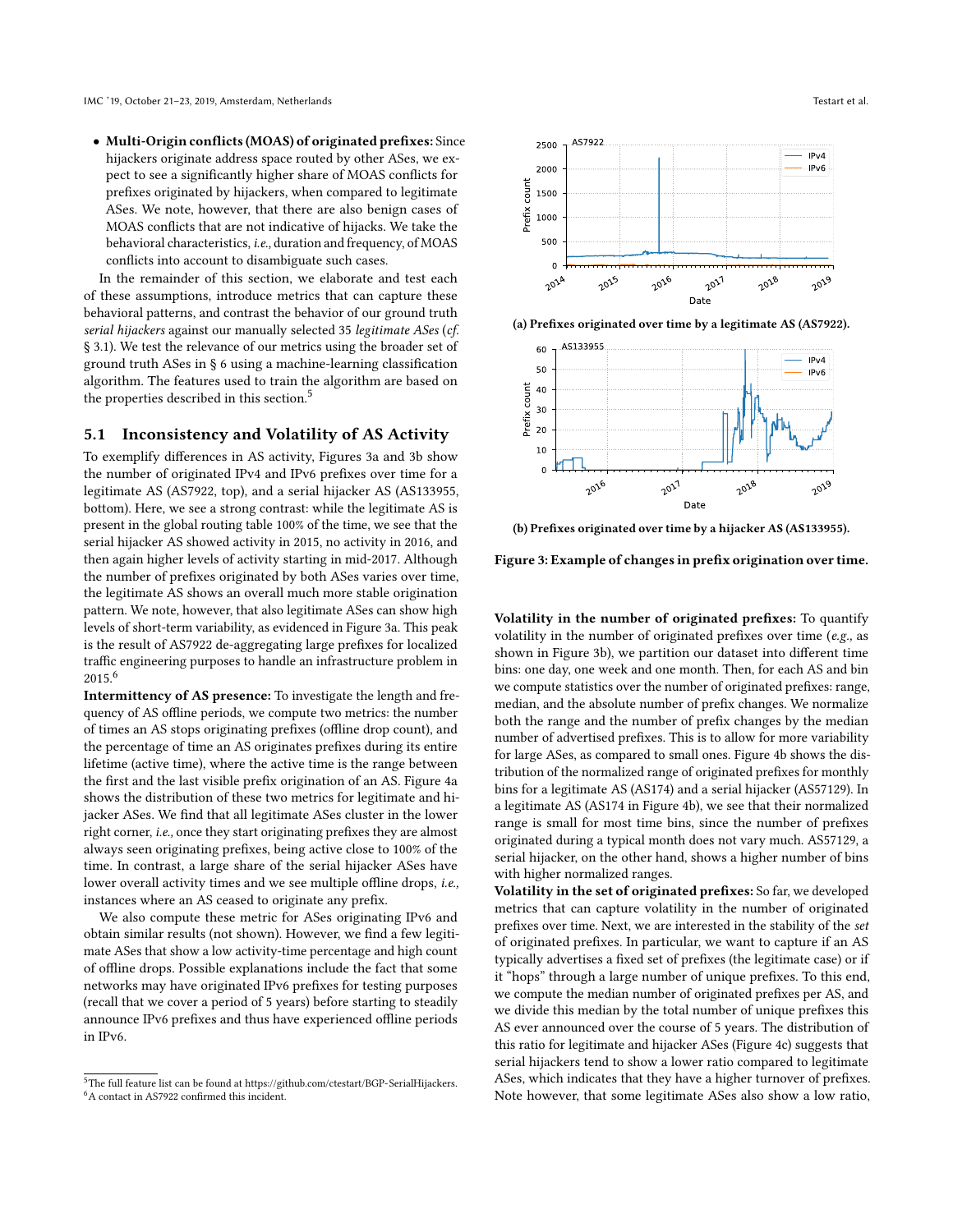400 Hijacker ASes Legitimate ASes ٠ Offline drop count 300 200 100  $\mathbf 0$  $0.8$  $0.5$  $0.6$  $0.7$  $0.9$  $1.0$ Active time fraction

(a) Fraction of active time and ofline drop count per AS. Many hijacker ASes are only intermittently visible in the global routing table, resulting in an active time < 1 and multiple instances of ofline drops.



(b) Example ASes: Monthly prefx count range normalized by median prefx count. The hijacker AS shows higher volatility in the number of advertised prefxes resulting in larger prefx count range values.

 $1.0\,$  $0.8$ Fraction of ASes  $0.6$  $0.4$  $0.2$ **Legitimate ASes** Hijacker ASes  $0<sub>0</sub>$  $0.2$  $0.4$  $0.6$  $0.8\,$  $1.0\,$  $0<sub>0</sub>$ Median prefix count / lifetime prefix count

(c) Median prefx count divided by lifetime prefx count per AS. Hijacker ASes originate a smaller share of their lifetime prefxes at a given time, i.e., they have a higher turnover rate of prefxes.

Figure 4: Volatility metrics of prefx origination behavior for serial hijackers and legitimate ASes.

if, e.g., a network had a route leak or misconfguration problem that signifcantly increased the number of prefxes it advertised for a short period of time. Nonetheless, these types of events do not occur frequently in our set of legitimate ASes and our metric separates our two classes well.

### 5.2 Prefx-origin Longevity and Visibility

In this section, we study the dynamics of individual prefxes originated by ASes, in particular how hijackers' prefx total duration and visibility in the global routing table difer from prefxes originated by legitimate ASes.

Longevity of prefx announcements: Our hypothesis is that hijackers originate prefxes for a shorter period of time than legitimate ASes. While we fnd this clear distinction when looking at aggregate data, i.e., hijackers' median prefx-origin duration is 27.25 days v.s. 264.17 days for legitimate ASes, we found it challenging to identify a threshold that separates short-term and long-term prefxes and hence separates our two categories of ASes well. To sharpen the picture, we next take the visibility of announcements into account. Longevity vs. visibility level: Figures [5a](#page--1-2) and [5b](#page--1-2) show the distributions of the total advertisement time of prefx-origin pairs, for diferent levels of visibility, for a legitimate AS and a serial hijacker AS. AS7922, a legitimate AS, has a large fraction of long-term originated prefxes, i.e., more than 50% of high visibility IPv4 prefxes it originates are advertised for over 1,000 days. On the other hand, the lower the visibility the larger the share of short-term prefxes. We notice that most of the low visibility prefxes that AS7922 originates have a very short total advertisement time. Indeed, a large share of the prefxes advertised by AS7922 for only a short period of time come from highly localized traffic engineering efforts used to handle infrastructure problems and hence have very limited visibility in the global routing table (cf. § [5.1\)](#page--1-7). AS57129, a serial hijacker, however, shows vastly diferent behavior: some 50% of high visibility IPv4 prefxes originated by AS57129 have less than 50 days of total

advertisement time, and the share of short and long-term prefxes it originates is very similar for all levels of visibility.

When plotting ASes by median prefx visibility and total advertisement time  $(3<sup>rd</sup>$  quartile shown, Figure [5c\)](#page--1-2), a large portion of serial hijacker ASes cluster in the high visibility, low advertisement time corner (upper left). In contrast, legitimate ASes are spread out and high visibility is correlated with longer advertisement time for these networks. Thus, we fnd that the longevity of prefx origination can only be meaningfully leveraged to separate our two classes of ASes when qualifed by their visibility level.

# 5.3 Address Space Properties

In this section, we study diferent properties of the IP addresses that ASes originate. We take into account the Regional Internet Registry (RIR) that assigned originated IP addresses, whether ASes originate bogon or unassigned IP space, and if originated prefxes were originated by other ASes at the same time (MOAS conficts). Address space fragmentation: Our hypothesis is that legitimate ASes only originate address blocks that were allocated to them by a respective Regional Internet Registry (RIR). Since most networks are limited in geographic scope, and individual RIRs cover individual geographic regions, we expect most legitimate ASes to either originate addresses from a single RIR, or, if they originate prefxes from diferent RIRs, they would still be concentrated in one of them. Since we do not expect serial hijackers to originate address space allocated to them, nor respect RIR boundaries, we expect them to originate prefxes from multiple RIRs, and show much less concentration on any particular RIR. To express concentration of originated address space across RIRs, we compute the Gini coefficient of ASes' RIR distribution using the percentage of prefxes ASes originate from each of the fve RIRs. A Gini of 0.8 means all IP resources come from one RIR, whereas a Gini index closer to 0 means resources are uniformly distributed across the 5 RIRs. Figure [6a](#page--1-8) depicts the distribution of serial hijackers and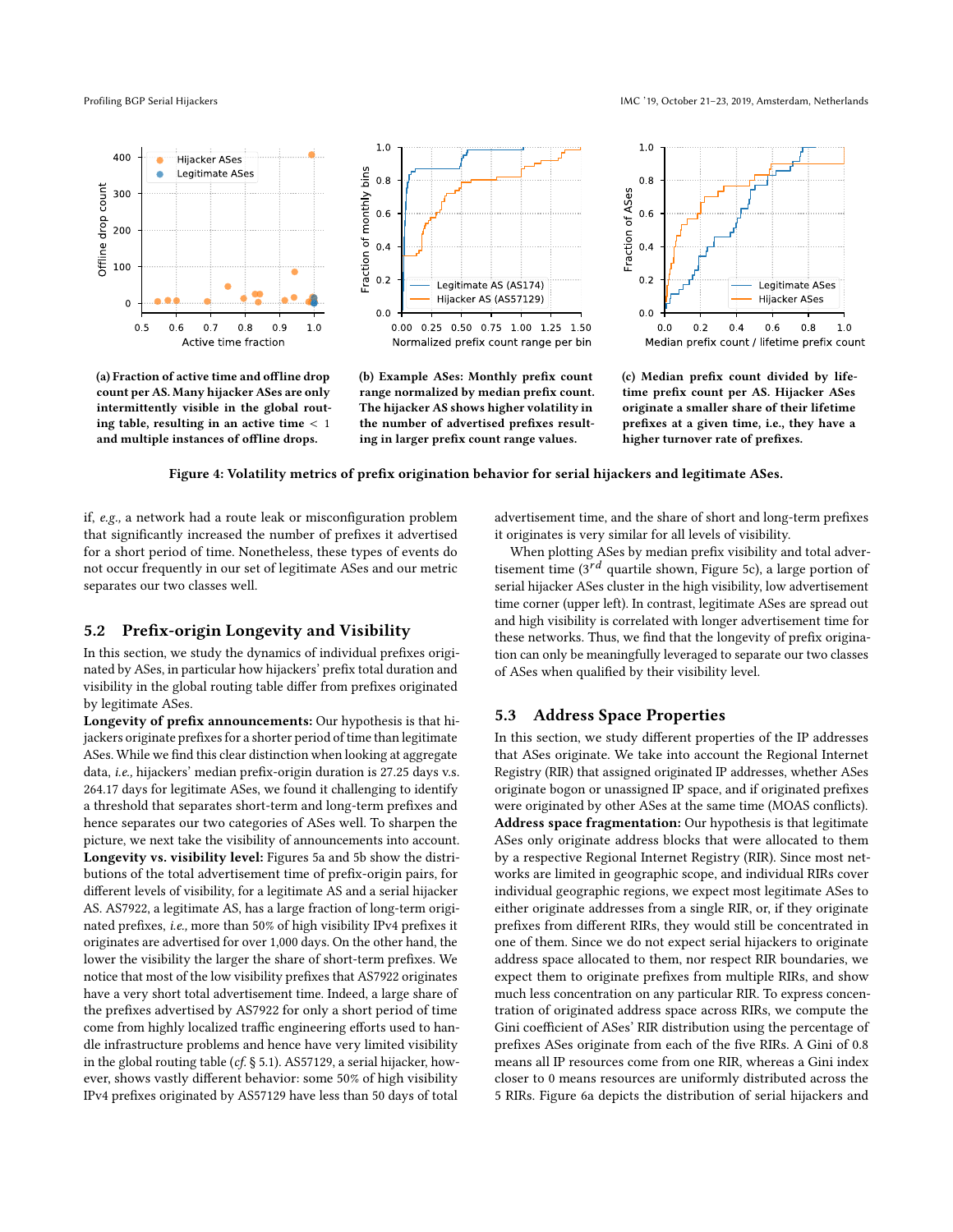#### IMC '19, October 21–23, 2019, Amsterdam, Netherlands Testart et al.



(a) Legitimate AS example: Total prefx advertisement time. Over 50% of prefxes are originated for more than 1,000 days.



(b) Hijacker AS example: Total prefx advertisement time. Over 50% of prefxes are originated for less than 50 days total.



(c) Advertisement time and visibility per AS. Hijacker ASes show shorter, highvisibility announcements.





(a) Gini coefficient of originated prefix RIR concentration per AS. Serial hijackers' prefxes are more spread out over diferent RIRs when compared to legitimate ASes.



(b) Fraction of prefxes with MOAS conficts and range of MOAS duration per AS. Some hijacker ASes show a higher fraction of prefxes with MOAS conficts with a low duration range of MOAS conficts.

### Figure 6: Specifc address space characteristics example for legitimate and serial hijacker ASes.

legitimate ASes with respect to the Gini coefficient over the RIR distribution. We observe that many serial hijackers show a lower Gini coefficient compared to legitimate ASes, meaning that the prefxes they originate are comparably more uniformly distributed among RIRs. This is in contrast to legitimate ASes, which typically show high RIR concentration.

Multiple Origin AS prefxes: We compute the number of prefxes and the share of address space an AS originates that is also originated by another AS at the same time, i.e., the prefx has Multiple Origin ASes (MOAS) in the global routing table. Figure [6b](#page--1-8) shows per AS the fraction of advertised prefxes with MOAS conficts (x-axis) and the range of the duration of the MOAS announcements (y-axis). We chose to show the range of the MOAS duration, since we found that serial hijackers have almost exclusively short-term MOAS announcements, resulting in a small MOAS duration range, whereas legitimate ASes show variable MOAS durations, with many short-term and long-term prefx originations with MOAS conficts, resulting in a large MOAS duration range. Many serial hijacker ASes have a very short range of MOAS duration and a signifcant share of the address space they originate are MOAS prefxes, which is what we would expect for illegitimate MOAS events ( $e.g.,$  replaced by new ones as they are detected). We note that, as expected, some legitimate ASes show MOAS conficts, but that these MOAS events typically last much longer than those of serial hijackers.

# 6 TOWARDS SCALABLE CLASSIFICATION OF BGP MISBEHAVIOR

Next, we describe how we build a classifer to identify more ASes in the global routing table that exhibit a prefx origination behavior similar to serial hijackers. We start by explaining the main challenges faced when training a model with our dataset, and elaborate on our resulting choices for our model and its main parameters. We then discuss the features we use, their importance, and present the fnal ensemble classifer and its accuracy metrics. We present the results of the classifcation based on our trained classifer in § [7.](#page-9-0)

# 6.1 Challenges Faced

We face three main challenges when applying machine learning algorithms to classify whether ASes show behavioral patterns of serial hijackers: (i) heavy-tailed and skewed data, (ii) limited ground truth, and (iii) class imbalance.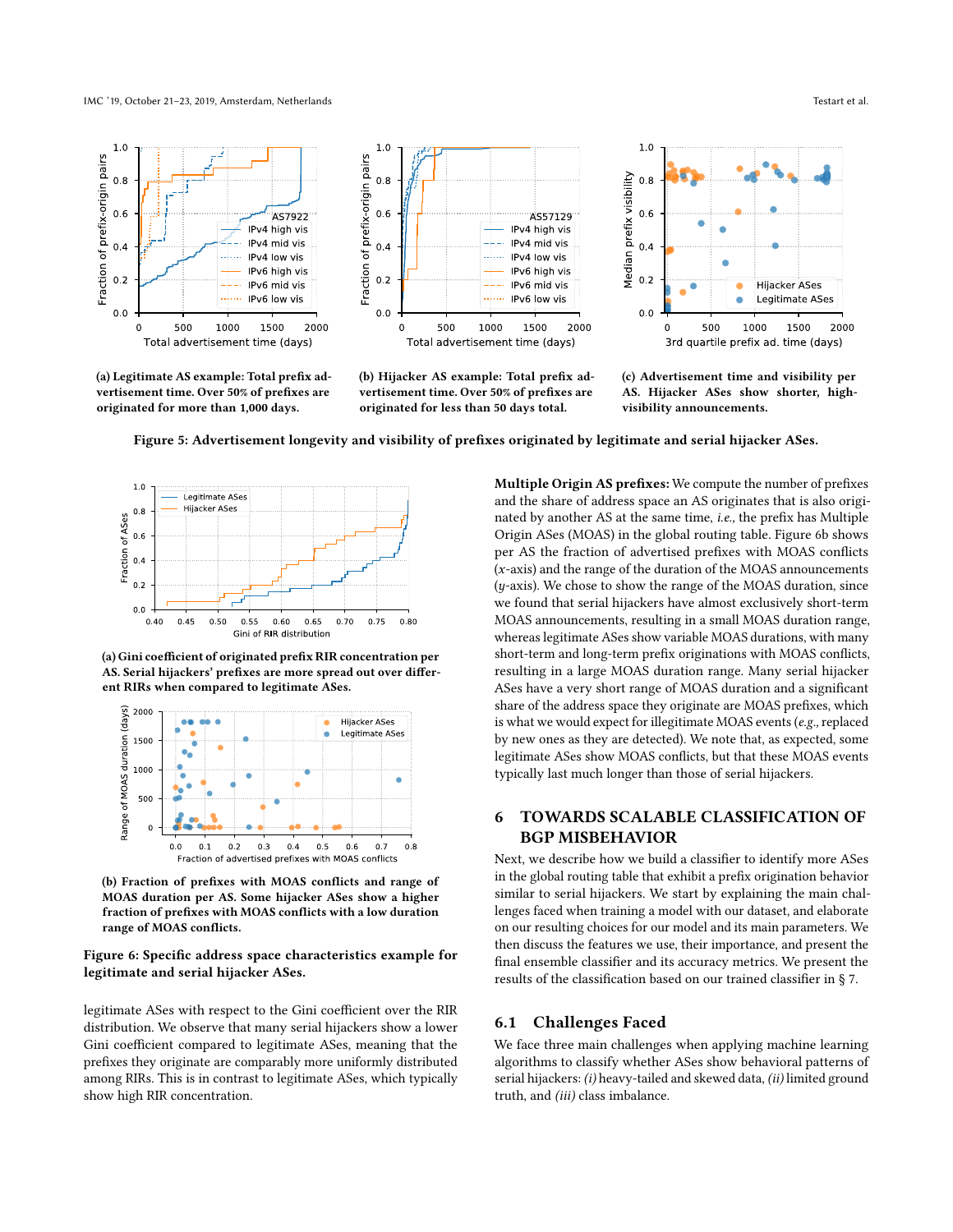Heavy-tailed and skewed data: The routing data on which our analysis is based is extremely heterogeneous. In almost all dimensions, individual prefxes and ASes are heavily concentrated at some level but then there is a long tail of outliers, making the data difficult to normalize. In addition, some of our features range from zero to one ( $e.g.,$  the Gini coefficient expressing concentration of address space across RIRs described in § [5.3\)](#page--1-9), while other features, such as the total advertisement duration (described in § [5.2\)](#page--1-10) ranges from 5 minutes to 5 years.

Small ground truth: As discussed in § [3.1,](#page-2-2) building a ground truth dataset including serial hijackers and legitimate ASes is challenging. In total, our ground truth dataset consists of 230 labeled ASes. We only select ASes originating at least 10 prefxes in the 5-year dataset. This includes all hijackers but only 217 ASes from our legitimate AS group described in § [3.1.](#page-2-2) Therefore, we must carefully select a model to avoid overftting.

Class imbalance: We do not expect that a large share of routed ASes exhibiting serial hijackers' behavior. The true share of such ASes is unknown, and if we were to make an educated guess, we would only expect to fnd this behavior for a small number of ASes, i.e., less than 1% of routed ASes (over 75,000 ASes are routed in our dataset in the 5-year period). Class imbalance is also present in our ground truth dataset: we only have 23 serial hijacker ASes vs. 217 ASes in the legitimate group of our labeled ground truth.

# 6.2 Our Classifer

Choice of Classifer: We choose a tree-based classifer since decision trees do not require normalized data and work well with large dimensions and heavy-tailed data such as the features we built to capture diferent aspect of BGP origination behavior. More specifcally, we use Extremely Randomized Trees (Extra-Trees) classifers [\[17\]](#page-13-30). An Extra-Trees classifer is an ensemble (forest) of decision trees that picks feature thresholds to split nodes at random, instead of ftting the threshold to the training data like in a common random forest classifer. This added randomness greatly reduces overftting, another of our main challenges as discussed in § [6.1.](#page--1-11)

Model accuracy for parameter selection: To properly select model parameters (sampling methods, forest size, feature selection) without reducing the training data by doing an n-fold crossvalidation, we use bootstrapping samples (subset samples) in the training phase of the individual trees and compute the classifer Out-Of-Bag (OOB) error estimate. OOB error estimation is a method to measure the prediction error of random forests, where a lower OOB error indicates higher accuracy of the model. The OOB error estimate is the average error for each data point  $p$  in the training sample computed averaging the prediction of trees trained on a bootstrapping sample (bag) not including  $p$  [\[11\]](#page-13-31). The OOB score has been shown to converge almost identically as the n-fold cross-validation test error and is an established method to validate random forest classifers [\[21\]](#page-13-32).

Sampling techniques: To address class imbalance, we try different under- and over-sampling methods to create balanced training sets for our classifer, by either under-sampling the majority class (selecting only a few legitimate ASes) or over-sampling the minority class (artifcially expanding the set of serial hijackers) in our original ground truth. Figure [7](#page--1-5) shows the mean OOB scores (and



Figure 7: Mean Out-of-bag accuracy scores and error bars of sets of 100 Extra-Trees classifers trained using diferent sampling techniques for increasing forest sizes.

error bars) of sets of 100 Extra-Trees classifers trained using 6 different sampling technique for diferent forest sizes. We observe that techniques that are purely based on under-sampling perform worse than techniques that include an over-sampling step. In addition, over-sampling techniques use diferent rules and randomness to expand the serial hijacker set and thus no two synthetic training sets are equal. We therefore decide to use a mixture of over-sampling techniques for the training of our classifer, so that it leverages the diferent distributions of misclassifed points to improve its generalization ability [\[54\]](#page-14-3).

Feature selection and importance: Based on the extensive manual analysis described in § [5,](#page--1-0) we select 52 features that capture BGP behavior according to 8 categories: ASN presence in the global routing table, prefx origination behavior, longevity of individual prefx advertisements, prefx visibility, longevity vs. visibility level, prefx set stability, address space fragmentation, and MOAS statistics. The features capture diferent characteristics and statistical behavior of the properties discussed in § [5,](#page--1-0) such as the median origination time of high visibility prefixes and  $90<sup>th</sup>$  percentile of the distribution of daily changes in prefx origination.

To assess feature importance, we compute the drop column feature importance for each feature.<sup>7</sup> The drop column importance captures how the classifer accuracy actually varies when a feature is not considered in the training phase [\[39\]](#page-13-33). We learn that all categories have positive median drop column importance, i.e., they all add to the accuracy of the model. We thus proceed to feed all 52 features to train our fnal classifer.

The trained classifer: Our fnal ensemble classifer is based on the vote of 34 Extra-Trees classifers of 500 extremely randomized trees each, and each trained on a diferent balanced synthetic training set computed using one of the 3 over-sampling algorithms we selected. The model OOB error estimate is 2.5%. We program our classifer using the sklearn and imblearn libraries [\[40\]](#page-13-34) in Python,

 ${\rm ^7}G$ iven most of our features are computed from the same raw BGP data, selecting features by usual random forest feature importance ranking or information gain is not adequate [\[8,](#page-13-35) [19,](#page-13-36) [53\]](#page-13-37).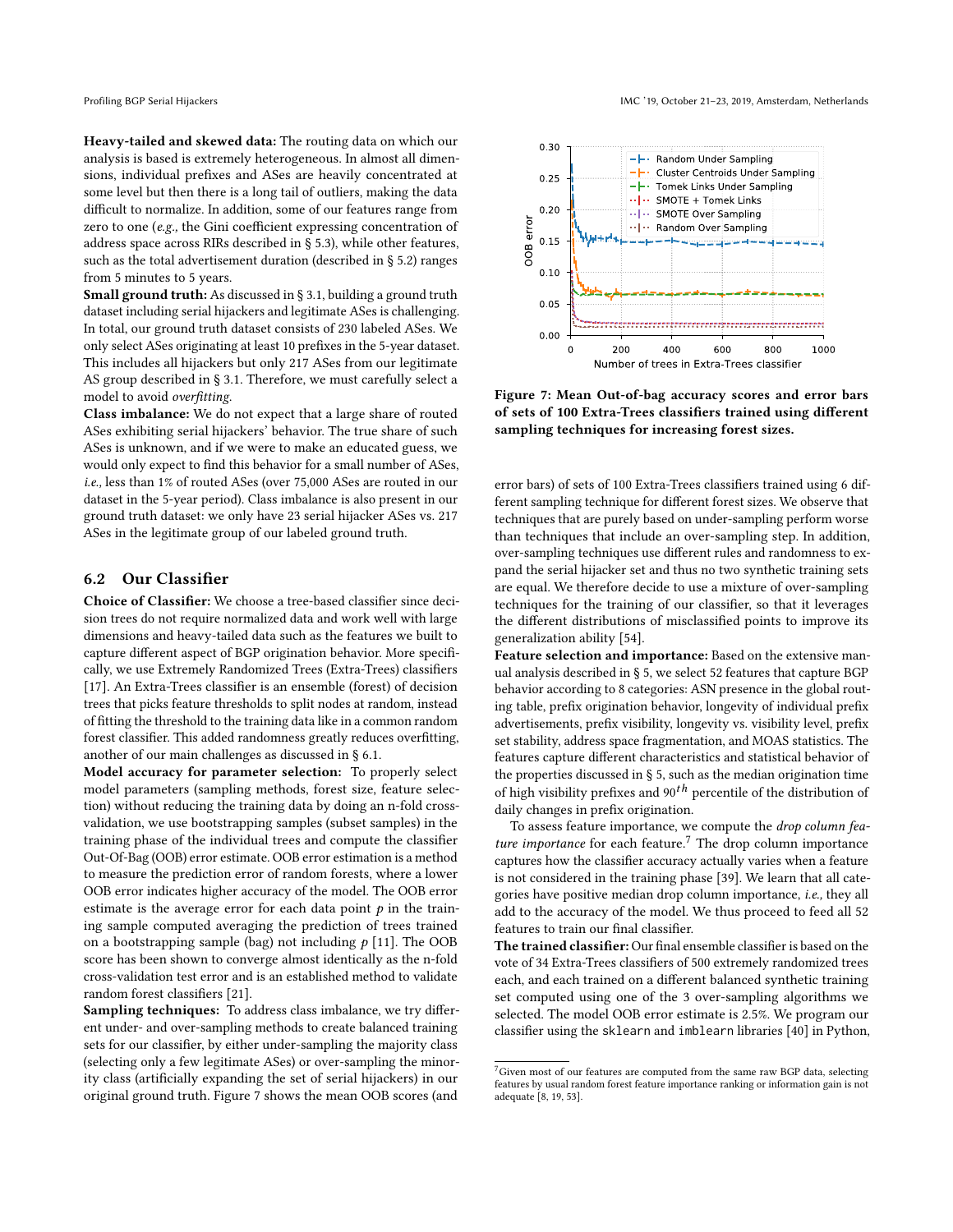which have the Extra-Trees classifers and sampling algorithms pre-programmed.

False positives from the training set: Using the OOB predictions for the training set, the ensemble classifer precision and recall are 79.3% and 100% respectively. Although our serial hijacker set is small, the high recall rate supports our hypothesis that our small group of serial hijacker have distinctive characteristics in their BGP prefx origination behavior. We note however that the classifer precision is only about  $80\%$  – a strong reminder that the behavior of ASes selected by the classifer is not necessarily illegitimate. Even in our legitimate group, there are a few ASes that present similar characteristics to serial hijackers. Indeed, throughout all the diferent classifers we tested, there are 6 ASes in our legitimate group that get consistently misclassifed. Looking in more detail at these ASes, we fnd that two of them are from Verisign, an organization that offers DDoS protection, and are hence benign cases of serial hijackers, which we discuss in § [7.3.](#page-9-1) Two other ASes have only originated prefxes for a short period of time and are not currently being routed, which could have adversely afected our metrics and classifcation. The last two ASes are hosting organizations showing irregular BGP behavior of which the cause is unclear to us.

# <span id="page-9-0"></span>7 INVESTIGATING BGP MISBEHAVIOR IN THE WILD

In this section, we describe the output from our ensemble classifer. We feed the classifer with features based on IPv4 prefx-origin routing data of ASes that originate at least 10 prefxes in the 5 years of our dataset. Of the 19,103 ASes in our prediction set, our ensemble classifer fnds 934 ASes having similar behavior to serial hijackers, we refer to them asflagged ASes. We note that the group of flagged ASes is fairly consistent across classifers trained using diferent combinations of sampling methods and forest sizes. For models with an OOB error score of 4% at most, at least 95% of the ASes flagged by that classifier where also flagged by the final classifier. In the next sections, we frst describe general characteristics of flagged ASes and compare them to non-flagged ASes. Then, we further scrutinize flagged ASes, breaking them into sub-categories.

# 7.1 Behaviors Captured by the Classifer

Table [3](#page-10-1) provides summary statistics of some representative metrics for the two classes of ASes identifed by the ensemble classifer: ASes fagged as having similar BGP origination behavior to serial hijackers and non-fagged ASes. For each metric, its distribution in fagged ASes is considerably diferent from its distribution in non-fagged ASes.

Volatile overall BGP behavior: The ASes fagged as having similar behavior to serial hijackers show more sporadic and volatile BGP activity: the  $1^{st}$  quartile of ASN active time is 65.9%, compared to 99.9% for non-fagged ASes. Most prefxes originated by flagged ASes are shorter-lived than those of non-flagged ASes-50% of fagged ASes have a median prefx-origin duration of less than 48.2 days vs. only 17.9% of non-fagged ASes.

Large ASes: On average, ASes flagged by our classifier originate more prefxes than the rest—with a median prefx count of 41 compared to 23 for non-fagged ASes. Furthermore, 34 fagged ASes have originated over a thousand prefxes, representing 3.64% in

the group, compared to only 1.37% of networks in the Internet announcing more than a thousand prefxes.

Diverse IP sources: ASes fagged by our classifer use IP space spread out across the RIRs—with a median RIR Gini index of 0.675 compared to 0.8 for non-fagged ASes (an RIR Gini index of 0.8 means all prefxes originated by that AS come from only one of the five RIRs). Flagged ASes also exhibit a larger share of MOAS address space than non-fagged ASes, resulting in a median MOAS prefx share of 22.9% vs. 6.9%, respectively.

# 7.2 Indications of Misconfguration

We fnd that some ASes were likely fagged as a result of misconfguration issues in BGP.

Private AS numbers: Per RFC 6996 [\[35\]](#page-13-38), ASNs [64512, 65534] are reserved for private use. In the group of fagged ASes, we found 114 private ASNs that appear to have very volatile prefx origination behavior with relatively low visibility. A possible explanation is that due to router misconfguration, these AS numbers appear at the origin of BGP AS-paths. As many ASes flter out prefxes originated by known reserved AS numbers, the spread and visibility of these misconfgurations is often limited. Some of the serial hijackers in our ground truth dataset exhibit lower visibility too, which is likely why these behavior got captured by the classifer.

Fat fnger errors: Our classifer fagged all of the single-digit AS numbers. Indeed, the origination behavior of these ASes appears to be extremely volatile using the longitudinal routing data. We note however, that apparent origination of prefxes by theses ASes does not necessarily refect actual routing decisions by the owner or network with given AS number. The prefx originations by these single digit ASes are likely mere results of misconfigurations, where an origin network accidentally adds an additional AS number (behind its own) to its BGP advertisements. These so-called "fat fnger errors" [\[15\]](#page-13-39) commonly occur when confguring a router to perform AS path prepending, a traffic engineering technique that artificially lengthens the AS path in order to make the advertised path less desirable in the BGP decision process [\[44\]](#page-13-40). A notable example of an AS fagged by our classifer is AS5, an AS whose registered company went out of business 20 years ago, periodically revived through router misconfguration.

Removing private and single digit ASes from our group of fagged ASes, 811 remain.

### <span id="page-9-1"></span>7.3 Benign Serial Hijackers

In our dataset, we fnd prefxes originated by 29 DDoS protection networks (e.g., DDoSGuard).<sup>[8](#page-9-2)</sup> 18 of these ASes are flagged by our classifer. We fnd that a signifcant share of the address space originated by these networks has MOAS conficts, representing over 30% of the prefxes they originate in most cases. The DDoS mitigation they perform includes originating prefxes of their customers when a DDoS attack is detected, in order to attract all the traffic destined to the network under attack, "scrub" it (to remove DDoS traffic), and tunnel it to the intended fnal destination [\[23\]](#page-13-41). Thus, DDoS protection networks present a case of "legitimate", or benign, serial hijacking behavior.

<span id="page-9-2"></span> ${}^{8}\rm{Our}$  list of AS numbers of DDoS protection services is manually compiled and hence not necessarily complete.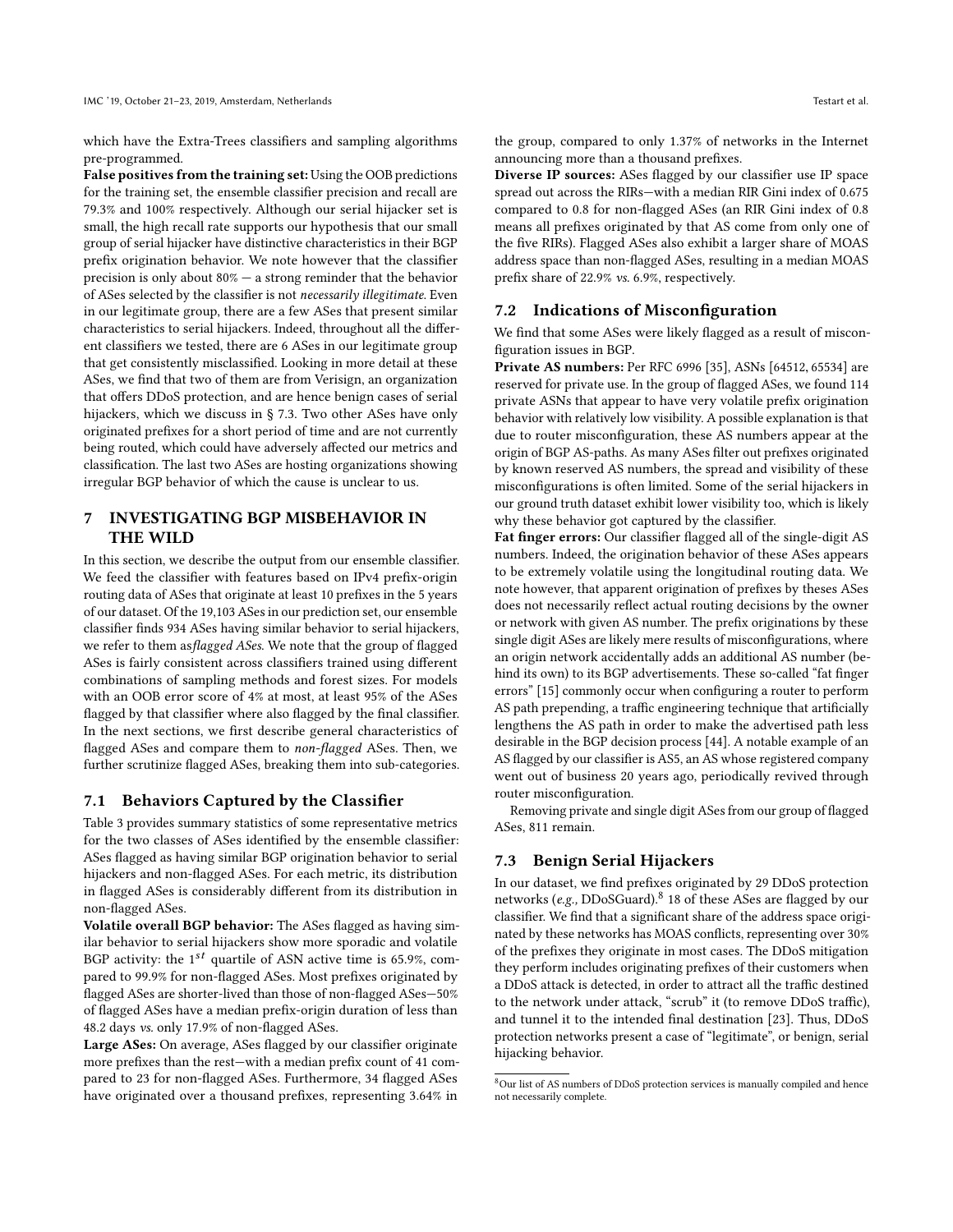<span id="page-10-1"></span>

|                                                            | <b>Flagged ASes</b> |       |                                 | <b>Non-flagged ASes</b> |        |                                            |
|------------------------------------------------------------|---------------------|-------|---------------------------------|-------------------------|--------|--------------------------------------------|
|                                                            | $1^{st}$ quartile   |       | median 3 <sup>st</sup> quartile |                         |        | $1^{st}$ quartile median $3^{st}$ quartile |
| Count                                                      |                     | 934   |                                 |                         | 18,169 |                                            |
| Prefix count                                               | 18                  | 41    | 101                             | 14.0                    | 23.0   | 53.0                                       |
| Active time                                                | 65.9%               | 99.2% | 100%                            | 99.9%                   | 100%   | 100%                                       |
| Prefix origination median time (days)                      | 1.8                 | 48.2  | 176.9                           | 144.6                   | 598.0  | 1,217.9                                    |
| Prefix-origin median visibility (%)                        | 51.1%               | 80.8% | 84.2%                           | 79.7%                   | 82.9%  | 85.3%                                      |
| Median origination time of high visibility prefixes (days) | 3.4                 | 79.4  | 227.2                           | 289.7                   | 754.2  | 1,386.0                                    |
| Originated/unique prefixes                                 | 0.017               | 0.089 | 0.222                           | 0.213                   | 0.435  | 0.684                                      |
| RIR Gini index from address concentration                  | 0.575               | 0.675 | 0.743                           | 0.80                    | 0.80   | 0.80                                       |
| MOAS prefix share                                          | 6.7%                | 22.9% | 52.7%                           | 0.00%                   | 6.9%   | 24.0%                                      |

Table 3: Summary statistics of selected metrics for ASes flagged as having similar BGP origination behavior to serial hijackers ASes and non-flagged ASes. Only ASes originating 10 or more prefixes in our dataset (N=19,103) are fed into our classifier. For each metric, we show the median value across ASes in each group, as well as the  $1^{st}$  and  $3^{rd}$  quartile.

# 7.4 Indications of Malicious Behavior

After removing private AS numbers, single digit ASes, and DDoS protection ones, a total of 793 publicly routable ASes fagged by our classifer remain. Next, we assess if our identifed ASes show indications of malicious behavior, e.g., spam or probing activity.

Flagged ASes in Spamhaus DROP list: First, we leverage snapshots of the Spamhaus Don't Route Or Peer (DROP) ASN list [\[41\]](#page-13-42), a list of ASes controlled by "spammers, cyber criminals, and hijackers". We have access to 6 snapshots taken between January  $1^{st}$ 2017 until early 2019, containing a total of 451 unique ASes, and we note that 266 of these ASes appear in all snapshots. We compared the ASes fagged by our classifer with those listed in any of the 6 snapshots of the Spamhaus DROP list we have available, fnding that 84 (10.6%) of our fagged ASes are present in the Spamhaus DROP list. For comparison, we fnd only 206 (1.1%) ASes from the non-fagged group are present in at least one snapshot of the blacklist. Thus, fagged ASes are almost 10 times more likely to be in this list of spammers, hijackers and cyber criminals. Of the 266 ASes that are blacklisted in all snapshots of the Spamhaus DROP list, 133 originate more than 10 prefxes during our measurement window, and are thus in the set of ASes we classifed. Our classifer fags 50 of them as exhibiting serial hijacker characteristics. In other words, based on our feature set, our classifer detects some 38% of all the ASes with enough BGP activity that repeatedly appear on this blacklist, an indicator of persistent malicious activity in this group of ASes.

Spam activity of flagged ASes: We also check for indications of spam activity in our group of fagged ASes. To this end, we leverage 2.5 years of snapshots taken 4 times a day from the UCE-PROTECT [\[55\]](#page-14-4) Level 2 spam blacklist. Attributing prefix ranges from the UCEPROTECT blacklist to ASes is challenging in our case, since our identifed ASes are by defnition highly volatile and might only temporarily originate prefxes that are otherwise routed by diferent ASes. We frst load all prefxes and their origination time ranges into a prefx trie. We then process the blacklist snapshots, where we *(i)* perform a lookup in our trie to see if the particular blacklisted address block was ever originated by one (or multiple) fagged AS(es), and (ii) tag a given prefx-origin as blacklisted, if the

prefx was originated by the respective AS at the time it appeared in the blacklist.<sup>[9](#page-10-2)</sup>

We fnd indication of spam activity for more than a third of ASes flagged by our classifier. Specifically, for 38.3% of our flagged ASes, we fnd at least one address block originated and simultaneously blacklisted. Note that while ASes that are victims of hijacking for spamming purposes might also appear in spam blacklists, we do not expect them to consistently appear in multiple blacklist snapshots. Indeed, We fnd that when blacklisted, prefxes originated by fagged ASes tend to be blacklisted for a larger share of their advertisement time, i.e., 27% are blacklisted during more than 50% of their advertisement time, compared to 12% for prefxes originated by ASes not fagged by our classifer.

# 7.5 Big Players

To fnd possible false positives, we inspect large ASes fagged by our classifer. Using data from CAIDA AS-Rank [\[4,](#page-13-43) [31\]](#page-13-44), we fnd that 4 fagged ASes are in the top 500 ASes by customer cone size, and 21 ASes are in the top 1000. Since it is unlikely that a large prominent transit provider performs serial hijacking, these are probably false positives. Nonetheless, the BGP origination behavior of these large ASes appears to be highly volatile, similar to false positives from the training sample (cf. § [6\)](#page--1-1). As an example, the median of these ASes' median prefx-origin duration is only 69 days compared to 411 for large non-fagged ASes, and they show higher levels of prefx changes—the rate of normalized monthly prefx changes is 1.0 for large fagged ASes vs. only 0.35 for large non-fagged ASes.

# <span id="page-10-0"></span>8 CASE STUDIES

In this section, we illustrate three cases of ASes actually misbehaving, two of which are not in our ground truth dataset but are instead in the group of ASes identifed by our classifer. We picked: AS197426, a serial hijacker from our ground truth dataset that was essentially "kicked off the Internet" in July 2018 because of their repeated malicious behavior [\[26\]](#page-13-45); AS19529, an AS fagged by our classifer for which we subsequently found hijacking complaints in a RIPE forum; AS134190, another fagged AS, which only recently started to show characteristics of a potential serial hijacker.

<span id="page-10-2"></span><sup>&</sup>lt;sup>9</sup>We allow for 24 hours leeway before and after prefix origination.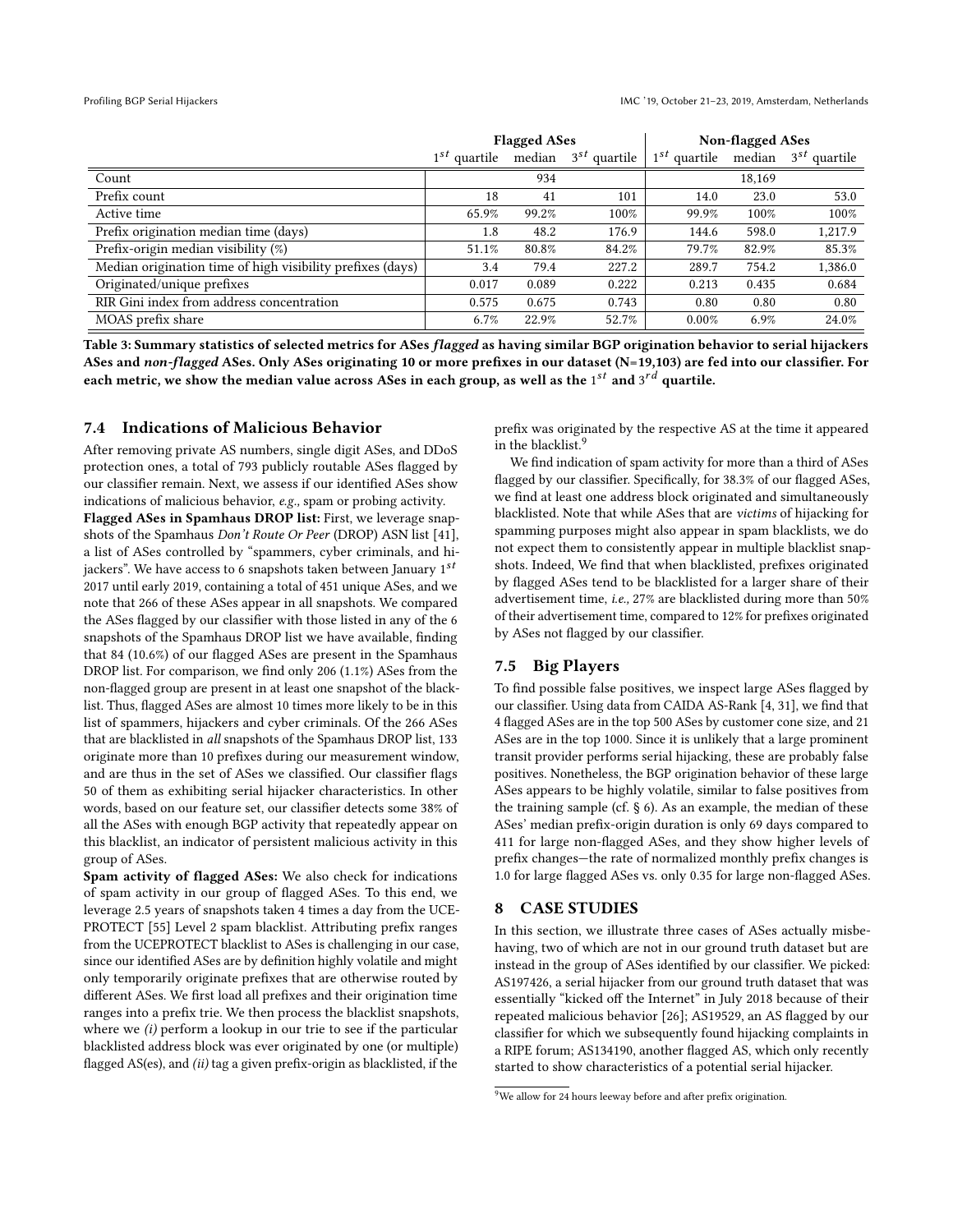IMC '19, October 21–23, 2019, Amsterdam, Netherlands Testart et al.

<span id="page-11-1"></span>

(a) AS197426, a known serial hijacker, part of our ground truth dataset.

(b) AS19529, a hijacker identifed by our classifer for which found corroborating evidence of hijacking activity.

(c) AS134190, the most recent detected case of a potential serial hijacker.

Figure 8: Prefx origination behavior for our selected case studies.

### 8.1 The Quintessential Serial Hijacker

Bitcanal, the "hijack factory", a Portuguese Web hosting frm, has been featured in several blog posts [\[32](#page-13-46)[–34\]](#page-13-47), since it represents a glaring case of serial hijacking, and one of the few cases in which prolonged coordinated action among network operators, ISPs, and IXPs, fnally resulted in complete disconnection of the company's ASes. Bitcanal leveraged several ASNs: in this case study we fo-cus on AS197426, the most active ASN used by Bitcanal.<sup>[10](#page-11-0)</sup> While multiple incidents of hijacks carried out by Bitcanal were featured in numerous blog posts [\[32–](#page-13-46)[34\]](#page-13-47), we provide a frst comprehensive data-driven assessment of their long-term behavior in the global routing table, revealing the full extent of persistent hijacking activity of this network, i.e., an upwards of 1,500 originated prefxes over the course of 4 years.

Figure [8a](#page-11-1) provides a graphical representation of their prefx origination activity, each row represents a diferent prefx that AS197426 has originated. In the frst snapshot fle of our dataset in January 2014, AS197426 originates only 4 prefxes, but its origination activity soon ramps up. Already in February 2014, the same AS starts originating 15 prefxes and by October 2014 it originates almost 50 prefxes. The frst post about hijacking activity by AS197426 appeared as early as September 2014 stating that it originated unrouted IP addresses that were allocated to a diverse set of organizations [\[32\]](#page-13-46). And yet, this was only the start of their serial hijacking spree. Starting in early 2015, we see AS197426 progressively increasing the number of prefxes it originates, and in January 2015, another blog post described recent hijacks by AS197426. Origination activity peaks at  $\approx 300$  prefixes in the second trimester of 2016, see vertical structures in late 2016 in Figure [8a.](#page-11-1) During this time, this AS makes an average of 2.5 changes per day in the set of prefxes they originate. Sometime in 2017, AS197426 was expelled from the German IXP DE-CIX because of their bad behavior. DE-CIX collected and analyzed evidence before contacting the AS and fnally suspending their services [\[3,](#page-13-48) [24\]](#page-13-49). On June 25, 2018, a detailed email thread on the NANOG mailing list described multiple hijacks carried out by AS197426 and explicitly called out Cogent, GTT, and

Level3 to act, since they provided transit to AS197426 [\[20\]](#page-13-50). Reportedly, GTT and Cogent quickly suspended their services to Bitcanal. Then, early in July 2018, Bitcanal appeared using other European transit providers (see sporadic activity in 2018 in Figure [8a\)](#page-11-1), who terminated their relationship with Bitcanal only a few days later. Bitcanal was also present in other European IXPs, including the large LINX and AMS-IX, who terminated services with Bitcanal shortly after. The last transit provider disconnected Bitcanal on July 9, 2018. AS197426 has not been visible in the global routing table since that day.

From 2014 until its disconnection in 2018, our data shows AS197426 originating a total of 1,495 diferent prefxes. While hijacking activity was reported as early as September 2014, coordinated measures only showed efect and resulted in eventual disconnection in 2018.

### 8.2 A Recent Hijacker

AS19529, originates about a dozen prefxes in our frst snapshot in 2014. As Figure [8b](#page-11-1) shows, 7 of these prefxes were steadily originated for over a year. In April 2016, we see AS19529 withdrawing these prefxes and disappearing from (our proxy for) the global routing table (white gap in Figure [8b\)](#page-11-1). Although the ARIN WHOIS record [\[1\]](#page-13-51) for AS19529 has not been updated since 2012, our dataset shows it returns originating prefxes (31 this time) in November 2017. Then, AS19529 quickly increases the number of prefxes it originates, reaching almost 60 prefxes by the end of 2017. This spike in activity is clearly visible in Figure [8b.](#page-11-1) During these months, new RIPE RIR entries appeared, listing AS19529 as origin of IPv4 blocks owned by a diferent institution and registered in the ARIN region. At the same time, the legitimate owner of these prefxes raised complaints in a RIPE forum, stating that such RIPE RIR records were incorrect and that the respective address blocks were hijacked [\[20\]](#page-13-50). The complaints continued until April 2018 and the result, as of today, is unclear. In our data, we see AS19529 stopping to originate prefxes in July 2018: in its last 9 months of activity, it originates a total of 63 diferent prefxes, 20 of which are MOAS.

<span id="page-11-0"></span><sup>10</sup>Figure [1b](#page-1-1) features another Bitcanal AS.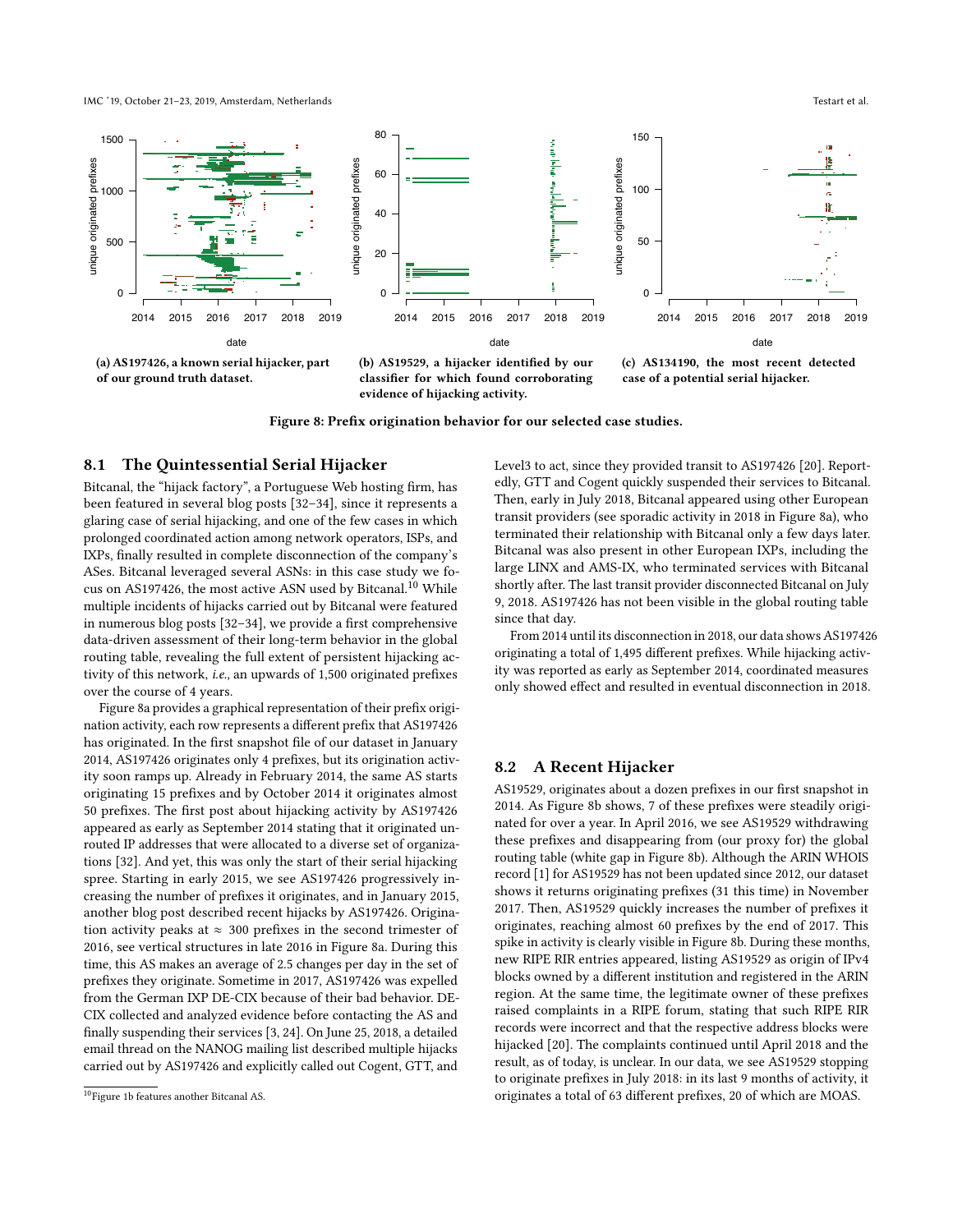# 8.3 An Ongoing Potential Hijacker

We see AS134190, for the frst time in our data on July 14, 2016, originating only a single prefx for about a month, after which it disappears from the global routing table. In early 2017, AS134190 starts repeatedly originating diferent prefxes for very short time periods (about a day). Starting in July 2017, AS134190 originates a few prefixes on and off-the small dots in Figure 8c-with some burst of activity reaching over 30 prefxes being simultaneously originated. In this period, AS134190 averages almost 10 changes per day in terms of originated prefxes. In November 2018, BGPmon, a widely known BGP hijack detection system [\[2\]](#page-13-4), detected a potential hijack from AS134190 and 10 additional potential hijacks in early 2019. As of today, we have not found further evidence in the form of public complaints about potential hijacks carried out by AS134190.

# <span id="page-12-0"></span>9 DISCUSSION

Our study was motivated by repeated complaints in the operational community about reiterated, even persistent, prefx hijacking activities carried out by certain ASes. On the one hand, BGP's native lack of validation mechanisms exposes it not just to one-of or stealthy attacks but also to routinely executed, in-the-open, forms of abuse. On the other hand, BGP's inherent transparency, combined with the availability of pervasive and "public" BGP measurement infrastructure (e.g., RouteViews, RIPE RIS) provides the opportunity to uncover systematic malicious behavior, also through the application of automated methods.

In this work, we analyzed the origination behavior of a small set of manually identifed serial hijacker ASes, fnding that they show distinct origination patterns, separating them from most benign ASes. We further showed that, in spite of limited ground truth and severe class imbalance, it is possible to train a machine-learning classifer that efectively narrows our focus to a set of networks exhibiting similar behavior to serial hijackers: this set accounts for 5.5% ( $\approx$  900) of the examined ASes, 1.4% of all ASes visible in IPv4 BGP. Our analysis also reveals clear potential and specifc directions to further reduce this set, to the point that fully automated detection approaches and scoring systems can be envisioned in the future.

Practical relevance: To the best of our knowledge, this is the frst work that examines the BGP origination behavior of serial hijackers, a category of networks that has received surprisingly little attention in terms of broad and detailed empirical assessment. We argue that serial hijacking behavior needs attention from both operators and the broader research community to allow for faster mitigation or even prevention of hijacking events.

While, as expected, not all ASes fagged by our classifer are serial hijackers, we note that all such networks do show a highly distinctive origination pattern. Scrutinizing these networks, we found widespread indications of malicious behavior, with fagged ASes being more likely to be in blacklists associated with malicious behavior, as well as diferent indicators of misconfguration. Since our system is orthogonal to commonly deployed reputation systems (e.g., event-based hijack detection), and works out-of-the-box using readily available public BGP data, we believe that, after refnement, the output of our classifer might be used to provide additional scoring data, e.g., in scoring-based reputation systems.

Even after disclosure, hijack reports and discussions on mailing lists typically focus on isolated incidents (i.e., usually the prefxes of the network operator issuing the complaint), and the case of Bitcanal shows that it took years to effectively cap hijacking activity and disconnect Bitcanal. Our metrics can compactly, and yet comprehensively, capture the dominant origination characteristics of misbehaving networks. Thus, even after initial disclosure on mailing lists, our metrics and analysis provide an instant picture of the Internet-wide "state-of-afairs" of the networks in question, which can help operators to readily assess the full extent of hijacking activity, and thus inform the process of coordinated mitigation.

Limitations: We note that our classifier is solely based on the routing activity of ASes. We focus on identifying routing characteristics of serial hijackers, which present one particular case of hijacking activity. Our detection mechanism does, naturally, not cover the space of hijacking activity exhaustively. While we fnd that serial hijackers do show distinct announcement patterns, our classifer does falsely tag some legitimate ASes as having BGP behavior similar to serial hijackers, as refected in the precision of our classifer of ≈ 80%. We hence want to stress that our classifer, while efective in narrowing down the set of flagged ASes to  $\approx$  900 ASes, can and should not be deployed, as is, to generate, e.g., fltering rules. Furthermore, if deployed at any point in the future, there is a potential risk that hijackers could craft their BGP announcements to not exhibit the characteristics captured by our classifer and thus evade detection. Another limitation of our work is that we focus solely on distinct features of the BGP origination patterns of networks and therefore on BGP origin hijacks. Hijacks which modify the AS path leaving the legitimate origin AS unaltered are therefore not captured in our data. Our work constitutes an initial view into the properties of serial hijackers with much future work to be done. Future work: In the future, we plan to extend the features we leverage for classifcation. Potential additional features include more BGP-derived properties, such as AS-path characteristics of hijacked prefxes, as well as sub- and super-MOAS events. We believe that such features could not only further improve separation of ASes,

but also shed light on topological properties of hijackers, e.g., upstream networks and peering facilities leveraged by serial hijackers. We further plan to cross-evaluate our fndings with other external datasets. In a frst step, we correlated our identifed ASes against blacklists, fnding indications of persistent malicious behavior.

Our work is based on 5 years of historic BGP routing data, and we point out that some of the dominant characteristics of serial hijackers only become visible when studying routing data at longer timescales. We note, however, that our features to capture advertisement volatility are in fact computed over much shorter timescales i.e., bins of weeks and months, and our address space features might well yield distinctive results when applied to shorter timescales. This suggests that early detection of systematic misbehavior might be indeed possible. We plan to further study the time-sensitivity of our approach to assess closer-to-real-time detection possibilities.

# Acknowledgments

We thank our shepherd Olaf Maennel and the anonymous reviewers for their thoughtful feedback. We are also thankful for the feedback provided by the members of the Shadow PCs. This work was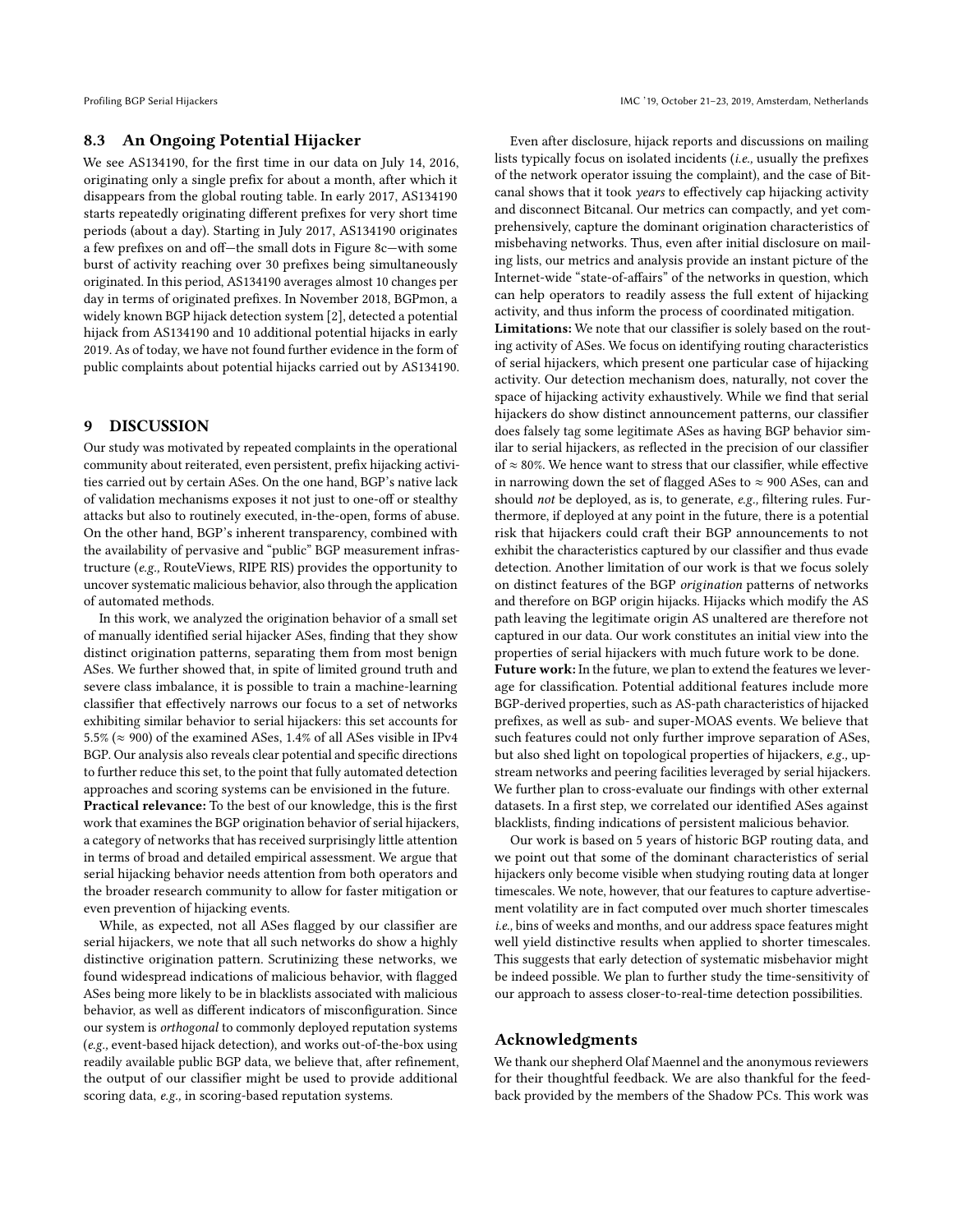partially supported by the MIT Internet Policy Research Initiative, William and Flora Hewlett Foundation grant 2014-1601. We acknowledge funding support from the NSF Grants CNS 1423659, OAC 1848641, CNS 1705024, and OAC 1724853. This material is based on research sponsored by Air Force Research Laboratory under agreement number FA8750-18-2-0049. The U.S. Government is authorized to reproduce and distribute reprints for Governmental purposes notwithstanding any copyright notation thereon. The views and conclusions in this paper are those of the authors and do not necessarily refect the opinions of a sponsor, Air Force Research Laboratory or the U.S. Government.

### REFERENCES

- <span id="page-13-51"></span>[1] American Registry for Internet Numbers ARIN WHOIS. [http://whois.arin.net/ui/.](http://whois.arin.net/ui/)
- <span id="page-13-4"></span>[2] BGPmon Network Solutions Inc. [https://bgpmon.net/.](https://bgpmon.net/)
- <span id="page-13-48"></span>[3] BitCanal hijack factory, courtesy of Cogent, GTT, and Level3. [https://seclists.](https://seclists.org/nanog/2018/Jun/370) [org/nanog/2018/Jun/370.](https://seclists.org/nanog/2018/Jun/370)
- <span id="page-13-43"></span>[4] CAIDA - AS Rank. [http://as-rank.caida.org.](http://as-rank.caida.org)
- <span id="page-13-29"></span>[5] Mutually Agreed Norms for Routing Security (MANRS). [https://www.manrs.org/.](https://www.manrs.org/)
- <span id="page-13-5"></span>NANOG mailing list and archives. [https://www.nanog.org/list/archives.](https://www.nanog.org/list/archives)
- <span id="page-13-25"></span>[7] Bahaa Al-Musawi, Philip Branch, and Grenville Armitage. BGP Anomaly Detection Techniques: A Survey. IEEE Communications Surveys & Tutorials, 19(1):377– 396, 2017.
- <span id="page-13-35"></span>[8] Andre Altmann, Laura Tolosi, Oliver Sander, and Thomas Lengauer. Permutation importance: a corrected feature importance measure. Bioinformatics, 26(10):1340– 1347, May 2010.
- <span id="page-13-2"></span>[9] Maria Apostolaki, Aviv Zohar, and Laurent Vanbever. Hijacking Bitcoin: Routing Attacks on Cryptocurrencies. In 2017 IEEE Symposium on Security and Privacy (SP), pages 375–392, San Jose, CA, USA, May 2017. IEEE.
- <span id="page-13-6"></span>[10] Hitesh Ballani, Paul Francis, and Xinyang Zhang. A study of prefix hijacking and interception in the Internet. In ACM SIGCOMM Computer Communication Review, volume 37, pages 265–276. ACM, 2007.
- <span id="page-13-31"></span><span id="page-13-3"></span>[11] Leo Breiman. Out-Of-Bag Estimation. Technical report, Dec 1996. [12] Randy Bush and Rob Austein. The Resource Public Key Infrastructure (RPKI) to Router Protocol, Version 1. RFC 8210, IETF, Sep 2017.
- <span id="page-13-7"></span>[13] Kevin Butler, Toni R. Farley, Patrick McDaniel, and Jennifer Rexford. A Survey of BGP Security Issues and Solutions. Proceedings of the IEEE, 98(1):100–122, Jan 2010.
- <span id="page-13-0"></span>[14] RIPE Network Coordination Centre. YouTube Hijacking: A RIPE NCC RIS case study. [https://www.ripe.net/publications/news/industry-developments/youtube](https://www.ripe.net/publications/news/industry-developments/youtube-hijacking-a-ripe-ncc-ris-case-study)[hijacking-a-ripe-ncc-ris-case-study,](https://www.ripe.net/publications/news/industry-developments/youtube-hijacking-a-ripe-ncc-ris-case-study) Mar 2008.
- <span id="page-13-39"></span>[15] Shinyoung Cho, Romain Fontugne, Kenjiro Cho, Alberto Dainotti, and Phillipa Gill. BGP hijacking classification. In Network Traffic Measurement and Analysis Conference (TMA), 2019.
- <span id="page-13-14"></span>[16] National Institute for Stantards and Technology. RPKI Deployment Monitor. [https://rpki-monitor.antd.nist.gov/.](https://rpki-monitor.antd.nist.gov/)
- <span id="page-13-30"></span>[17] Pierre Geurts, Damien Ernst, and Louis Wehenkel. Extremely Randomized Trees. Mach. Learn., 63(1):3–42, Apr 2006.
- <span id="page-13-15"></span>[18] Yossi Gilad, Tomas Hlavacek, Amir Herzberg, Michael Schapira, and Haya Shulman. Perfect is the Enemy of Good: Setting Realistic Goals for BGP Security. In Proceedings of the 17th ACM Workshop on Hot Topics in Networks - HotNets '18, pages 57–63, Redmond, WA, USA, 2018. ACM Press.
- <span id="page-13-36"></span>[19] Baptiste Gregorutti, Bertrand Michel, and Philippe Saint-Pierre. Correlation and variable importance in random forests. Statistics and Computing, 27(3):659–678, May 2017. arXiv: 1310.5726.
- <span id="page-13-50"></span>[20] Ronald Guilmette. RIPE Forum. [https://](https://www.ripe.net/participate/mail/forum/anti-abuse-wg/PDU2ODUzLjE1MzM4NTk2NzhAc2VnZmF1bHQudHJpc3RhdGVsb2dpYy5jb20+) [www.ripe.net/participate/mail/forum/anti-abuse-wg/](https://www.ripe.net/participate/mail/forum/anti-abuse-wg/PDU2ODUzLjE1MzM4NTk2NzhAc2VnZmF1bHQudHJpc3RhdGVsb2dpYy5jb20+)
- [PDU2ODUzLjE1MzM4NTk2NzhAc2VnZmF1bHQudHJpc3RhdGVsb2dpYy5jb20+,](https://www.ripe.net/participate/mail/forum/anti-abuse-wg/PDU2ODUzLjE1MzM4NTk2NzhAc2VnZmF1bHQudHJpc3RhdGVsb2dpYy5jb20+) Aug 2018.
- <span id="page-13-32"></span>[21] Trevor Hastie, Robert Tibshirani, and J. H. Friedman. The elements of statistical learning: data mining, inference, and prediction. Springer series in statistics. Springer, New York, NY, 2nd ed edition, 2009.
- <span id="page-13-18"></span>[22] Xin Hu and Z. Morley Mao. Accurate Real-time Identifcation of IP Prefx Hijacking. In 2007 IEEE Symposium on Security and Privacy (SP '07), pages 3-17, May 2007.
- <span id="page-13-41"></span>[23] Mattijs Jonker, Anna Sperotto, Roland van Rijswijk-Deij, Ramin Sadre, and Aiko Pras. Measuring the Adoption of DDoS Protection Services. In ACM IMC, 2016.
- <span id="page-13-49"></span>[24] Thomas King. We Care About Data Quality at IXPs. [https://ripe75.ripe.net/](https://ripe75.ripe.net/presentations/54-20171016-TKJS-RIPE-We_Care_About_Data_Quality_at_IXPs.pdf) [presentations/54-20171016-TKJS-RIPE-We\\_Care\\_About\\_Data\\_Quality\\_at\\_](https://ripe75.ripe.net/presentations/54-20171016-TKJS-RIPE-We_Care_About_Data_Quality_at_IXPs.pdf) [IXPs.pdf,](https://ripe75.ripe.net/presentations/54-20171016-TKJS-RIPE-We_Care_About_Data_Quality_at_IXPs.pdf) Oct 2017.
- <span id="page-13-28"></span>[25] Maria Konte, Roberto Perdisci, and Nick Feamster. ASwatch: An AS Reputation System to Expose Bulletproof Hosting ASes. In ACM SIGCOMM, 2015.
- <span id="page-13-45"></span>[26] Krebs on Security. Notorious 'Hijack Factory' Shunned from Web. [https://](https://krebsonsecurity.com/tag/bitcanal/) [krebsonsecurity.com/tag/bitcanal/.](https://krebsonsecurity.com/tag/bitcanal/)
- <span id="page-13-19"></span>[27] Mohit Lad, Dan Massey, Dan Pei, Yiguo Wu, Beichuan Zhang, and Lixia Zhang. PHAS: A Prefx Hijack Alert System. In Proceedings of the 15th Conference on USENIX Security Symposium - Volume 15, USENIX-SS'06, Berkeley, CA, USA, 2006. USENIX Association.
- <span id="page-13-17"></span>[28] Mohit Lad, Ricardo Oliveira, Beichuan Zhang, and Lixia Zhang. Understanding Resiliency of Internet Topology against Prefx Hijack Attacks. In 37th Annual IEEE/IFIP International Conference on Dependable Systems and Networks (DSN'07), pages 368–377, Jun 2007.
- <span id="page-13-11"></span>[29] Matt Lepinski, Richard Barnes, and Stephen Kent. RFC 6480: An Infrastructure to Support Secure Internet Routing, Feb 2012.
- <span id="page-13-12"></span>[30] Matt Lepinski, Derrick Kong, and Stephen Kent. RFC 6482: A Profle for Route Origin Authorizations (ROAs), Feb 2012.
- <span id="page-13-44"></span>[31] Matthew Luckie, Bradley Hufaker, Amogh Dhamdhere, Vasileios Giotsas, and kc clafy. AS Relationships, Customers Cones, and Validations. In ACM IMC, 2013.
- <span id="page-13-46"></span>[32] Doug Madory. Sprint, Windstream: Latest ISPs to hijack foreign networks | Dyn Blog. [https://dyn.com/blog/latest-isps-to-hijack/,](https://dyn.com/blog/latest-isps-to-hijack/) Sep 2014.
- [33] Doug Madory. The Vast World of Fraudulent Routing | Dyn Blog. [https://dyn.](https://dyn.com/blog/vast-world-of-fraudulent-routing/) [com/blog/vast-world-of-fraudulent-routing/,](https://dyn.com/blog/vast-world-of-fraudulent-routing/) Jan 2015.
- <span id="page-13-47"></span>[34] Doug Madory. Shutting down the BGP Hijack Factory | Dyn Blog. [https://dyn.](https://dyn.com/blog/shutting-down-the-bgp-hijack-factory/) [com/blog/shutting-down-the-bgp-hijack-factory/,](https://dyn.com/blog/shutting-down-the-bgp-hijack-factory/) Jul 2018.
- <span id="page-13-38"></span>[35] Jon Mitchell. RFC 6996: Autonomous System (AS) Reservation for Private Use, Jul 2013.
- <span id="page-13-8"></span>[36] Asya Mitseva, Andriy Panchenko, and Thomas Engel. The state of affairs in BGP security: A survey of attacks and defenses. Computer Communications, 124:45–60, Jun 2018.
- <span id="page-13-9"></span>[37] Martin O. Nicholes and Biswanath Mukherjee. A survey of security techniques for the border gateway protocol (BGP). IEEE Communications Surveys Tutorials, 11(1):52–65, 2009.
- <span id="page-13-1"></span>[38] Pierluigi Paganini. BGP hijacking - Traffic for Google, Apple, Facebook, Microsoft and other tech giants routed through Russia. [https://securityafairs.co/wordpress/](https://securityaffairs.co/wordpress/66838/hacking/bgp-hijacking-russia.html) [66838/hacking/bgp-hijacking-russia.html,](https://securityaffairs.co/wordpress/66838/hacking/bgp-hijacking-russia.html) Dec 2017.
- <span id="page-13-33"></span>[39] Terence Parr, Kerem Turgutlu, Christopher Csiszar, and Jeremy Howard, Beware Default Random Forest Importances. [http://explained.ai/decision-tree-viz/index.](http://explained.ai/decision-tree-viz/index.html) [html,](http://explained.ai/decision-tree-viz/index.html) Mar 2018.
- <span id="page-13-34"></span>[40] Fabian Pedregosa, Gaël Varoquaux, Alexandre Gramfort, Vincent Michel, Bertrand Thirion, Olivier Grisel, Mathieu Blondel, Peter Prettenhofer, Ron Weiss, Vincent Dubourg, Jake Vanderplas, Alexandre Passos, David Cournapeau, Matthieu Brucher, Matthieu Perrot, and Édouard Duchesnay. Scikit-learn: Machine learning in python. J. Mach. Learn. Res., 12:2825–2830, Nov 2011.
- <span id="page-13-42"></span>[41] The Spamhaus Project. DROP - Don't Route or Peer lists - The Spamhaus Project. [https://www.spamhaus.org/drop/.](https://www.spamhaus.org/drop/)
- <span id="page-13-20"></span>[42] Jian Qiu and Lixin Gao. Hi-BGP: A Lightweight Hijack-proof Inter-domain Routing Protocol. Technical report, 2006.
- <span id="page-13-21"></span>[43] Tongqing Qiu, Lusheng Ji, Dan Pei, Jia Wang, Jun Xu, and Hitesh Ballani. Locating Prefx Hijackers Using LOCK. In Proceedings of the 18th Conference on USENIX Security Symposium, SSYM'09, pages 135–150, Berkeley, CA, USA, 2009. USENIX Association.
- <span id="page-13-40"></span>[44] B. Quoitin, C. Pelsser, L. Swinnen, O. Bonaventure, and S. Uhlig. Interdomain traffic engineering with bgp. Comm. Mag., 41(5):122-128, May 2003.
- <span id="page-13-26"></span>[45] Anirudh Ramachandran and Nick Feamster. Understanding the network-level behavior of spammers. In ACM SIGCOMM Computer Communication Review, volume 36, pages 291–302. ACM, 2006.
- <span id="page-13-22"></span>[46] Johann Schlamp, Ralph Holz, Quentin Jacquemart, Georg Carle, and Ernst W. Biersack. HEAP: Reliable Assessment of BGP Hijacking Attacks. IEEE Journal on Selected Areas in Communications, 34(6):1849–1861, Jun 2016.
- <span id="page-13-13"></span>John Scudder, Randy Bush, Pradosh Mohapatra, David Ward, and Rob Austein. RFC 6811: BGP Prefx Origin Validation, Jan 2013.
- <span id="page-13-16"></span>[48] Pavlos Sermpezis, Vasileios Kotronis, Alberto Dainotti, and Xenofontas Dimitropoulos. A Survey among Network Operators on BGP Prefx Hijacking. ACM SIGCOMM Computer Communication Review, 48(1):64–69, Apr 2018.
- <span id="page-13-23"></span>[49] Pavlos Sermpezis, Vasileios Kotronis, Petros Gigis, Xenofontas Dimitropoulos, Danilo Cicalese, Alistair King, and Alberto Dainotti. ARTEMIS: Neutralizing BGP Hijacking within a Minute. arXiv:1801.01085 [cs], Jan 2018. arXiv: 1801.01085.
- <span id="page-13-24"></span>[50] Xingang Shi, Yang Xiang, Zhiliang Wang, Xia Yin, and Jianping Wu. Detecting Prefx Hijackings in the Internet with Argus. In ACM IMC, 2012.
- <span id="page-13-27"></span>[51] Craig A. Shue, Andrew J. Kalafut, and Minaxi Gupta. Abnormally Malicious Autonomous Systems and Their Internet Connectivity. IEEE/ACM Transactions on Networking, 20(1):220–230, Feb 2012.
- <span id="page-13-10"></span>[52] Muhammad S. Siddiqui, Diego Montero, Rene Serral-Gracia, Xavi Masip-Bruin, and Marcelo Yannuzzi. A survey on the recent eforts of the Internet Standardization Body for securing inter-domain routing. Computer Networks, 80:1–26, Apr 2015.
- <span id="page-13-37"></span>[53] Carolin Strobl, Anne-Laure Boulesteix, Achim Zeileis, and Torsten Hothorn. Bias in random forest variable importance measures: Illustrations, sources and a